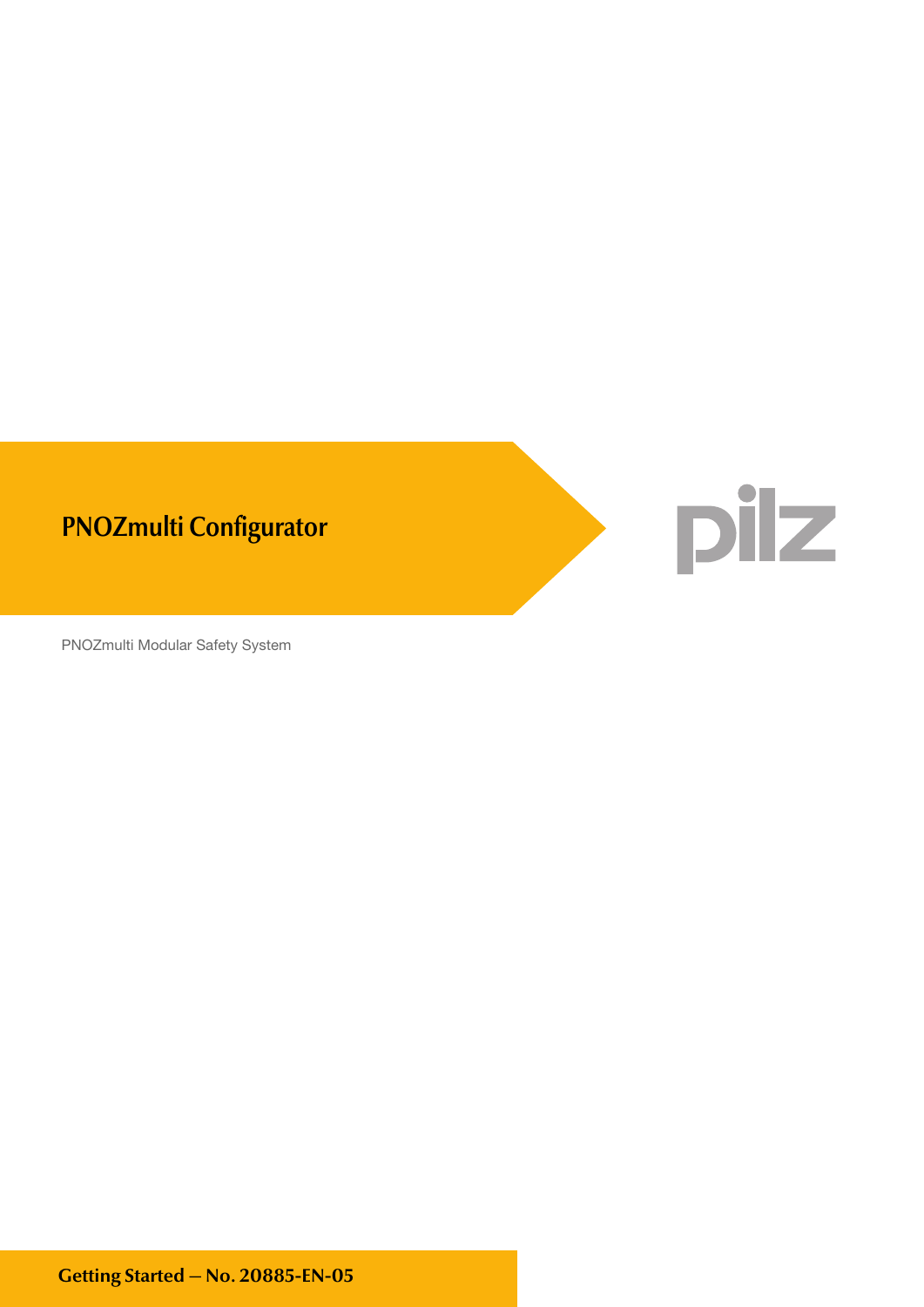This document is a translation of the original document.

All rights to this documentation are reserved by Pilz GmbH & Co. KG. Copies may be made for internal purposes.

Suggestions and comments for improving this documentation will be gratefully received.

Pilz<sup>®</sup>, PIT<sup>®</sup>, PMI<sup>®</sup>, PNOZ<sup>®</sup>, Primo<sup>®</sup>, PSEN<sup>®</sup>, PSS<sup>®</sup>, PVIS<sup>®</sup>, SafetyBUS p<sup>®</sup>, SafetyEYE<sup>®</sup>, SafetyEYE<sup>®</sup>, SafetyNET p<sup>®</sup>, the spirit of safety® are registered and protected trademarks of Pilz GmbH & Co. KG in some countries.



SD means Secure Digital.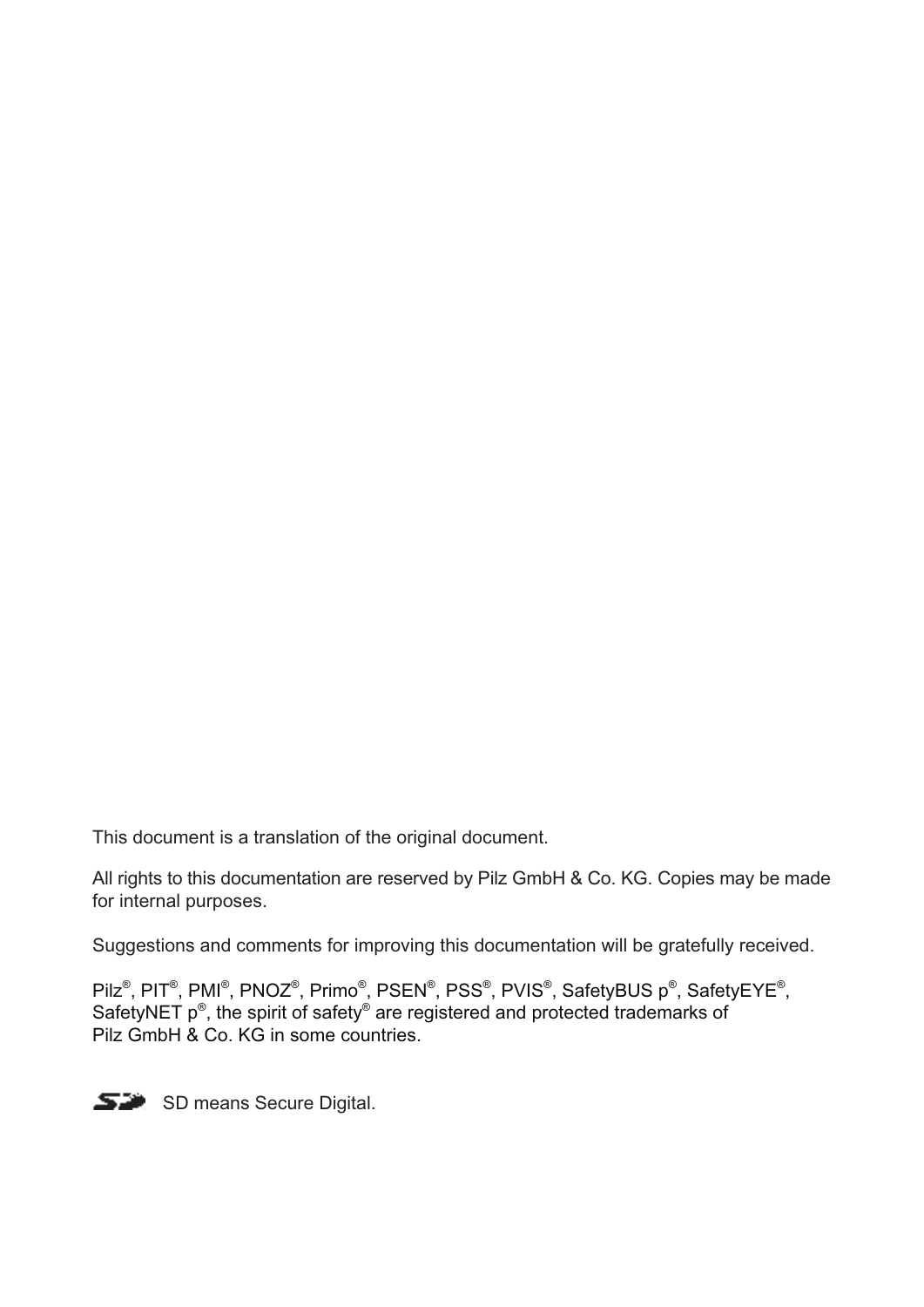# **Contents**





| <b>Introduction</b>              | $1 - 1$ |
|----------------------------------|---------|
| <b>Validity of documentation</b> | $1 - 1$ |
| <b>Overview of documentation</b> | $1 - 1$ |
| <b>Definition of symbols</b>     | $1 - 2$ |
|                                  |         |
| $\bigcap$                        |         |



| <b>Overview</b>               | $2 - 1$ |
|-------------------------------|---------|
| <b>PNOZmulti Configurator</b> | $2 - 1$ |
| <b>Range</b>                  | $2 - 1$ |



| <b>Safety</b>                 | 3-1     |
|-------------------------------|---------|
| Intended use                  | $3 - 1$ |
| <b>Safety guidelines</b>      | $3 - 1$ |
| Use of qualified personnel    | $3 - 1$ |
| Warranty and liability        | $3 - 1$ |
| <b>Application guidelines</b> | $3-2$   |



| <b>Installation</b>                   | 4-1     |
|---------------------------------------|---------|
| <b>Install PNOZmulti Configurator</b> | 4-1     |
| Uninstall PNOZmulti Configurator      | $4 - 2$ |
| <b>Start PNOZmulti Configurator</b>   | $4 - 2$ |
|                                       |         |
|                                       |         |



| <b>Example</b>                     | $5 - 1$ |
|------------------------------------|---------|
| <b>Task</b>                        | $5 - 1$ |
| Wiring a PNOZ m1p base module      | $5 - 2$ |
| <b>Create project</b>              | $5-2$   |
| Save project and set passwords     | $5 - 4$ |
| Open project and enter passwords   | $5-5$   |
| <b>Configurator user interface</b> | $5-6$   |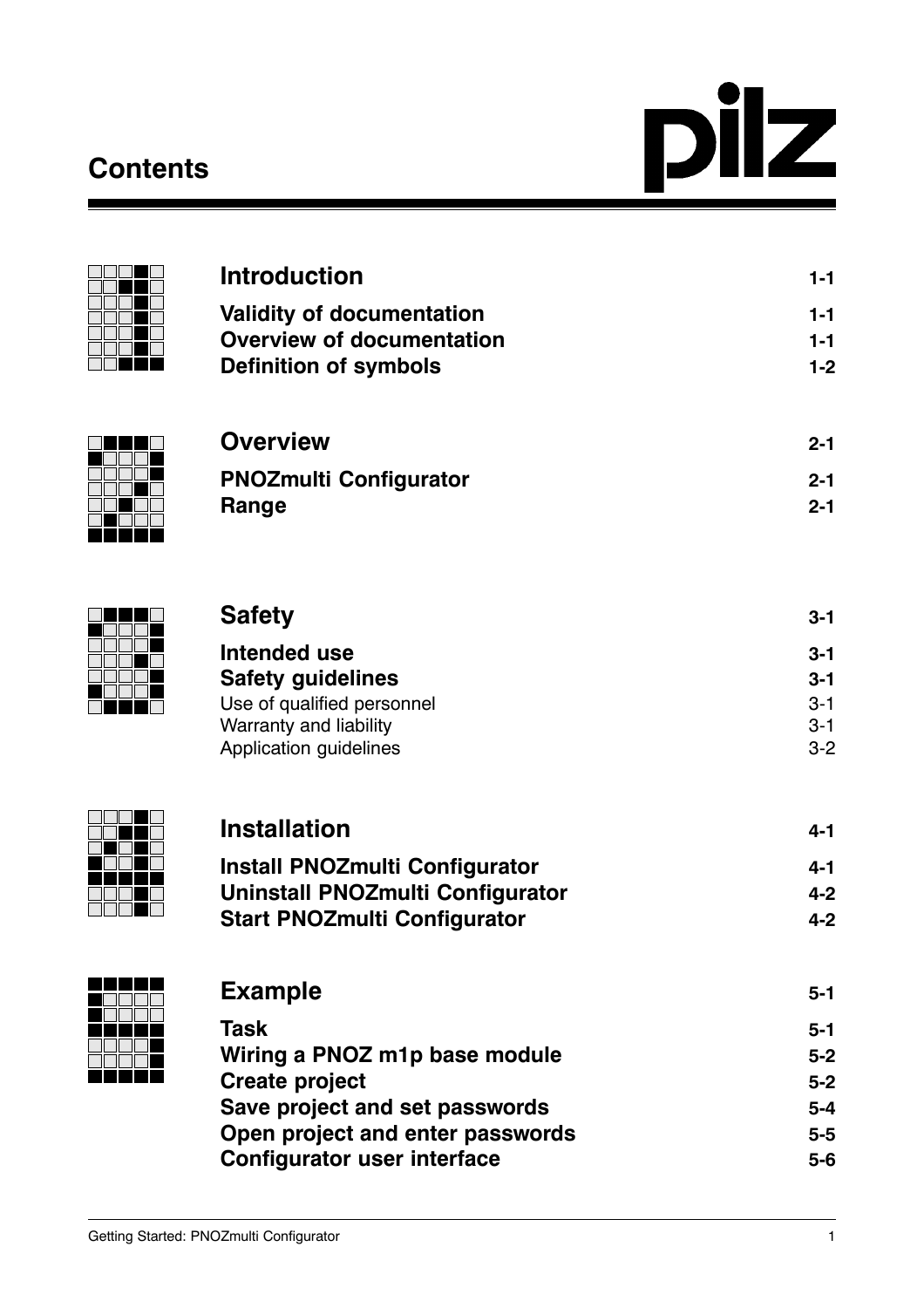## **Contents**





| Create or edit circuit                   | $5 - 8$  |
|------------------------------------------|----------|
| <b>Configure function elements</b>       | $5 - 8$  |
| Configure safety gate function element   | $5-9$    |
| Configure enable switch function element | $5 - 12$ |
| Configure E-STOP function element        | $5 - 13$ |
| <b>Configure logic elements</b>          | $5 - 15$ |
| Configure relay output element           | $5 - 17$ |
| <b>Connect elements with each other</b>  | $5 - 18$ |
| Insert feedback loop and reset circuit   | $5 - 20$ |
| <b>Enter user text</b>                   | $5 - 21$ |
| <b>Protect project</b>                   | $5 - 22$ |
| <b>Print project</b>                     | $5 - 23$ |
| Save project                             | $5 - 24$ |
| Transfer project to the PNOZ m1p         | $5 - 24$ |
| <b>Complete configuration</b>            | $5 - 26$ |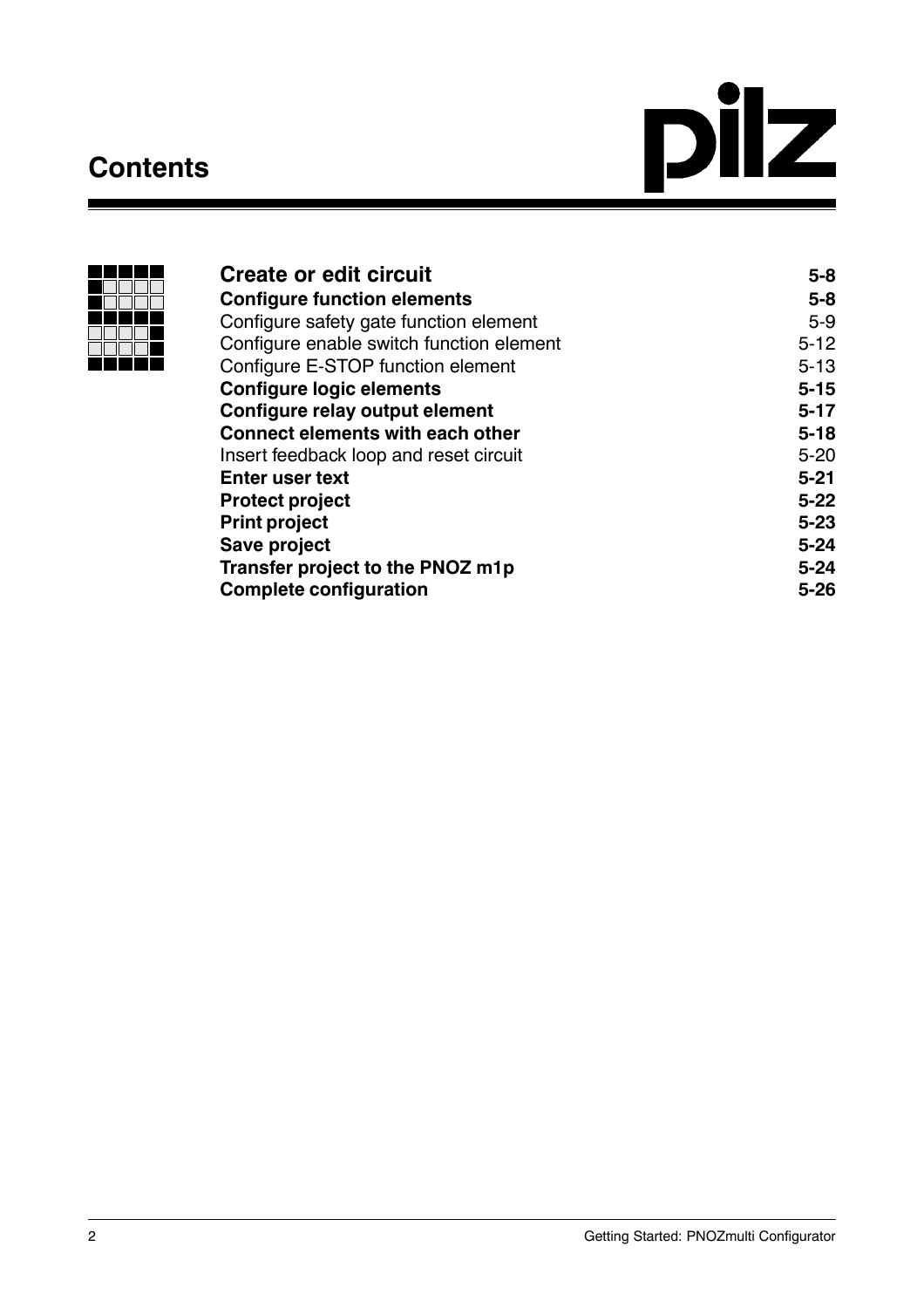

This Getting Started manual provides an initial overview of PNOZmulti Configurator. It describes how to install the software and provides information on the range of items supplied. Chapter 5 uses an example to illustrate the features of the software step-by-step. You can configure a small project and therefore get to know the key elements of the software.

Details of the complete function range can be found in the PNOZmulti Configurator online help.

This documentation is intended for instruction and should be retained for future reference.

## **Validity of documentation**

This documentation is valid for the PNOZmulti Configurator from Version 5.3.0. It is valid until new documentation is published.

## **Overview of documentation**

## **1 Introduction**

Familiarises you with the contents, structure and specific order of this Getting Started manual.

## **2 Overview**

Provides information on the most important features of the software and the range of items supplied.

## **3 Safety**

This chapter **must be read** as it contains important information on safety regulations and intended use.

## **4 Installation**

Provides information on the hardware and software requirements and describes how to install the software.

## **5 Operation**

Uses a simple example to explain the most important steps when creating a project using the PNOZmulti Configurator.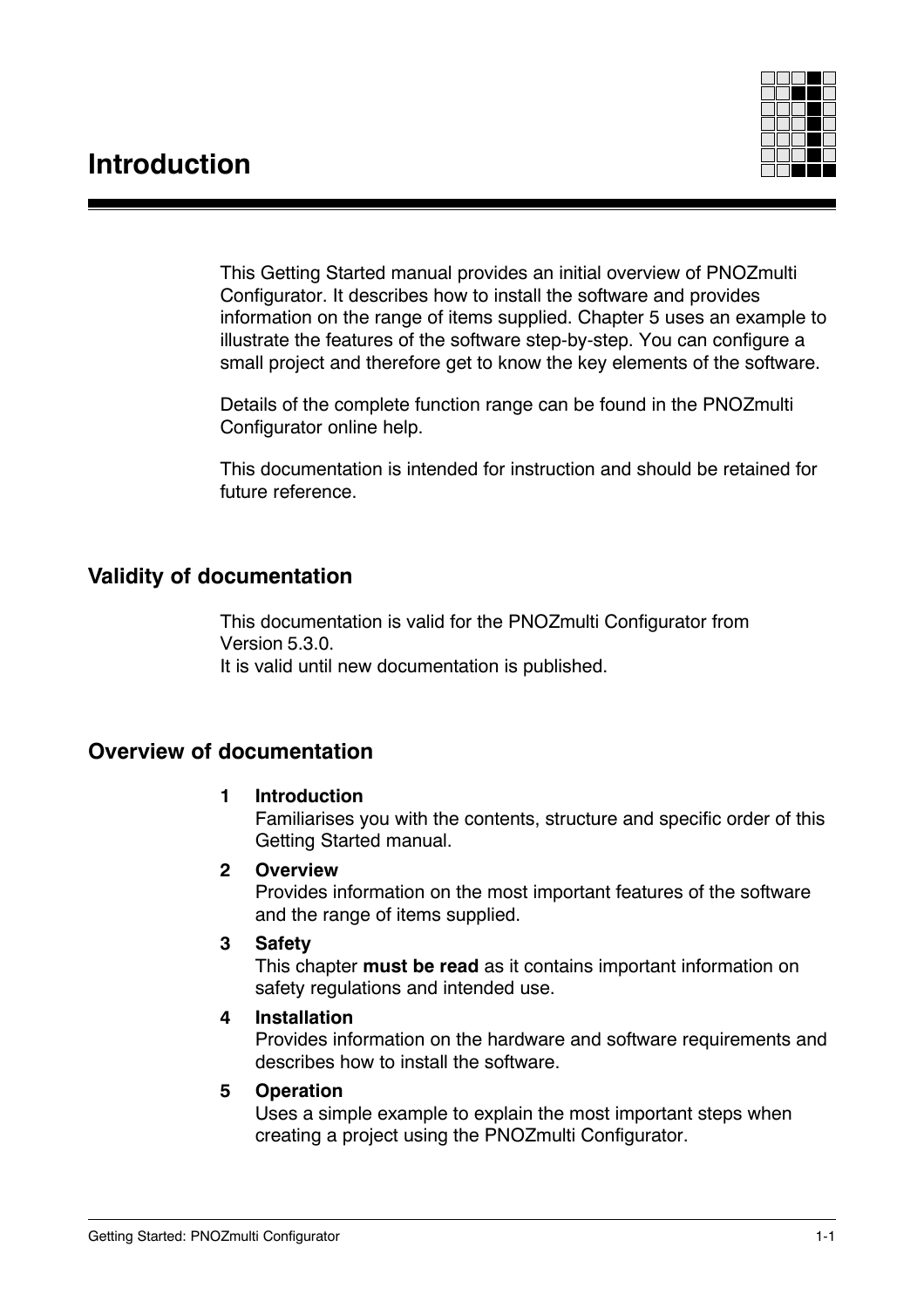## **Introduction**



## **Definition of symbols**

Information in this operating manual that is of particular importance can be identified as follows:



## **NOTICE**

This describes a situation in which the product or units could be damaged in their surroundings and also provides information on preventive measures that can be taken.



## **INFORMATION**

This gives advice on applications and provides information on special features, as well as highlights areas within the text that are of particular importance.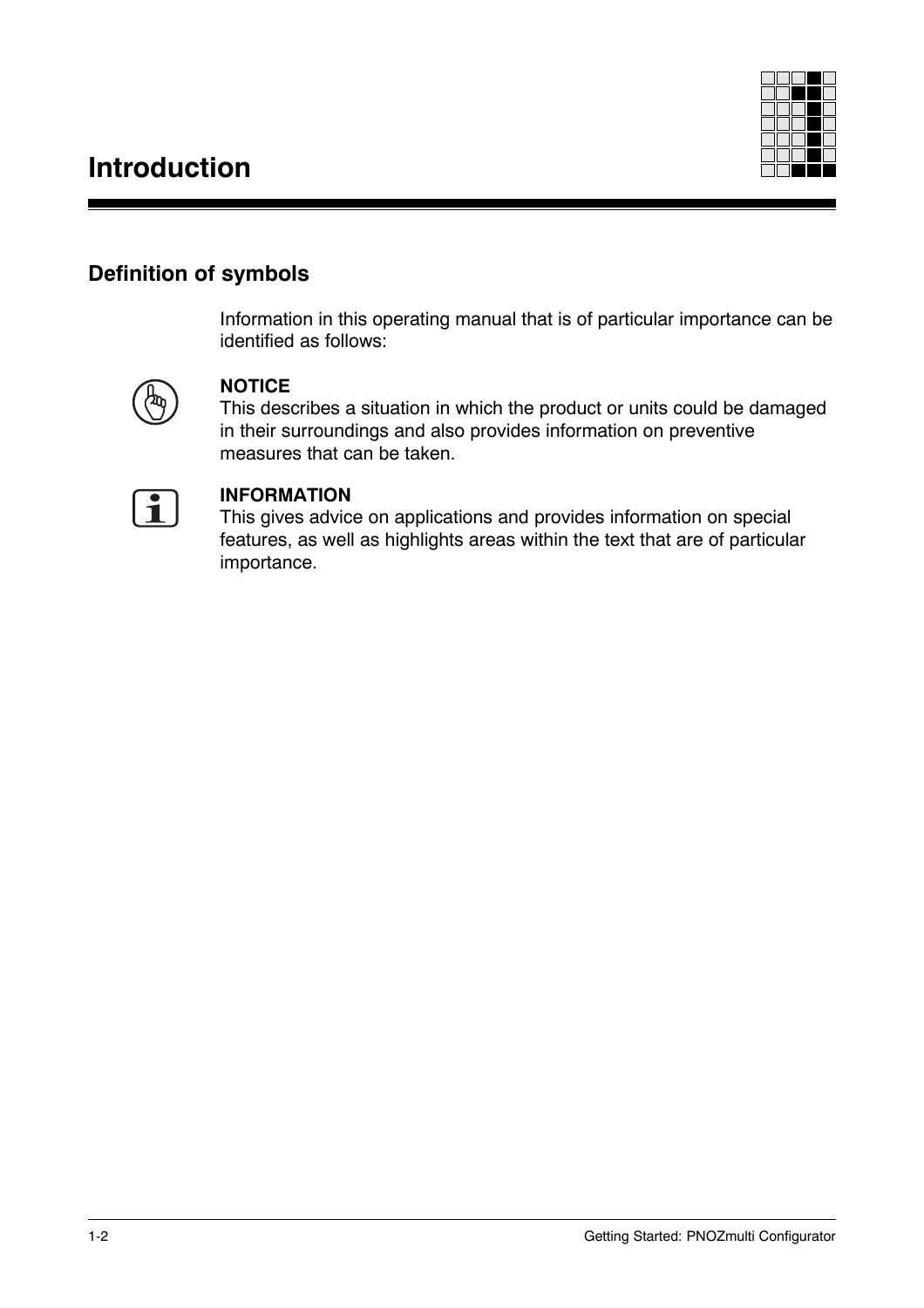

## **PNOZmulti Configurator**

The PNOZmulti Configurator is a graphic tool for configuring and programming units from the PNOZmulti modular safety system. The elements of the safety circuit are depicted as icons on the Configurator user interface. The safety circuit can be created quickly and easily using drag-and-drop. The completed safety circuit is transferred from the PNOZmulti Configurator to the base unit of the PNOZmulti modular safety system directly or via a chip card. The hardware includes a base module and expansion modules.



The software package can be used on computers running Windows 2000 or Windows XP or Vista.

## **Range**

The software package consists of

- The files for the software package on CD,
- This Getting Started manual,
- Application examples.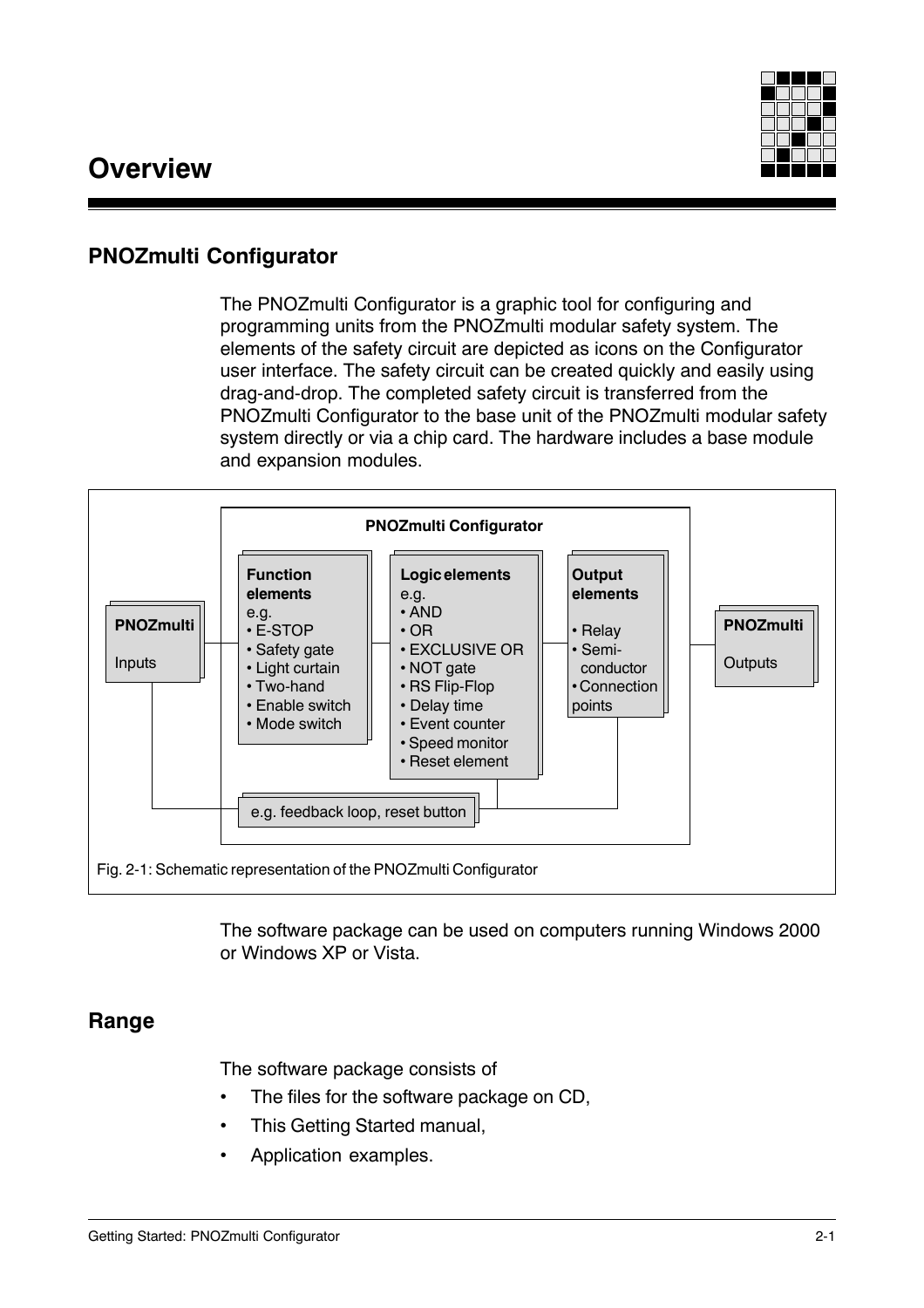

## **Overview**

The software package on the CD contains:

- setup.exe
- Program examples
- Application examples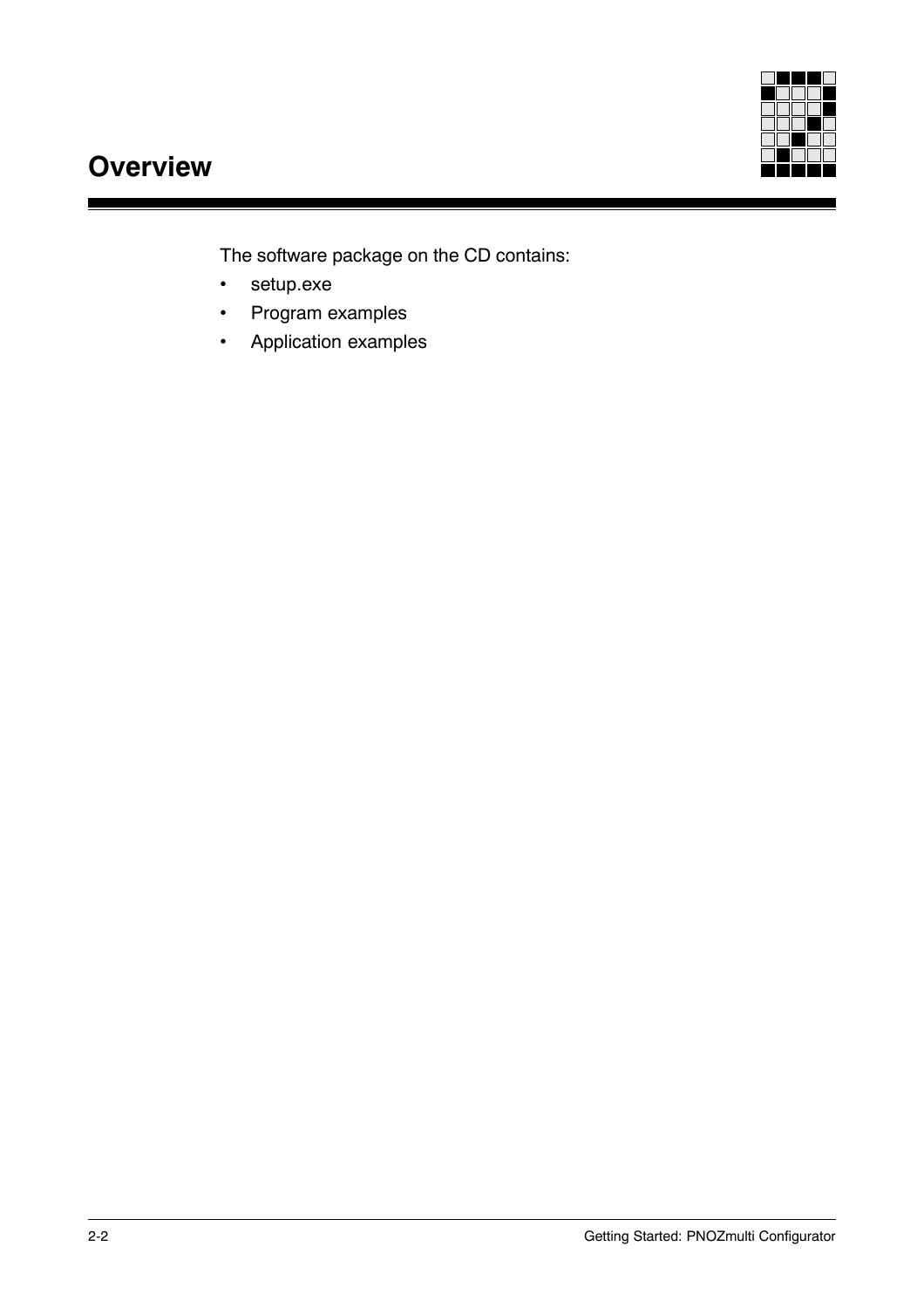

## **Intended use**

The "PNOZmulti Configurator" software package is intended for the configuration of units from the PNOZmulti product range for use in E-STOP systems and electrical safety circuits in accordance with EN 60204-1 (VDE 0113-1), 11/98 and IEC 60204-1, 12/97.

## **Safety guidelines**

The safety guidelines are an important part of the manual, the online help and the PNOZmulti Configurator.

Failure to observe the following safety guidelines will render all warranty and liability claims invalid.

Additionally, all rules and regulations for accident prevention for the particular area of application must be observed. This is especially the case for VDE and all local regulations regarding safety measures. Please also observe the information on usage as found in the operating manual for the PNOZmulti modules used.

#### **Use of qualified personnel**

It is the owner's responsibility to employ only personnel who

- are familiar with the basic regulations concerning health and safety/ accident prevention,
- have read and understood the safety guidelines found in this manual.

Programming and commissioning must only be carried out by competent, qualified personnel.

#### **Warranty and liability**

All claims to warranty and liability will be rendered invalid if

- damage can be attributed to not having followed the guidelines in the manual and online help,
- operating personnel are not suitably qualified.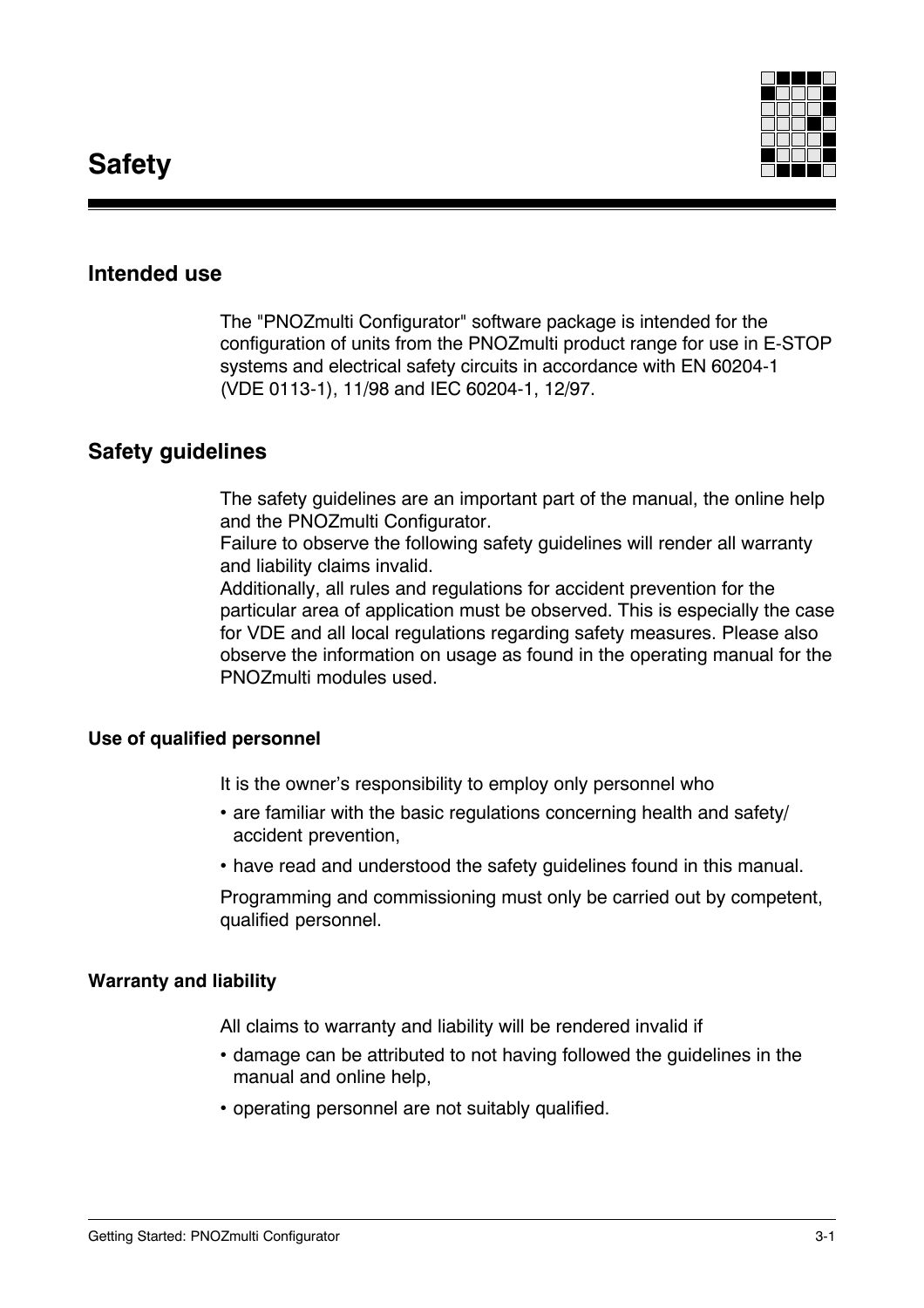

## **Application guidelines**

- Use of the software does not detract from the fact that it is your responsibility to design appropriate safety concepts for your plant, machinery and software.
- It is your responsibility to determine your application requirements by carrying out a detailed risk analysis. Be sure to take into account the applicable regulations and standards etc.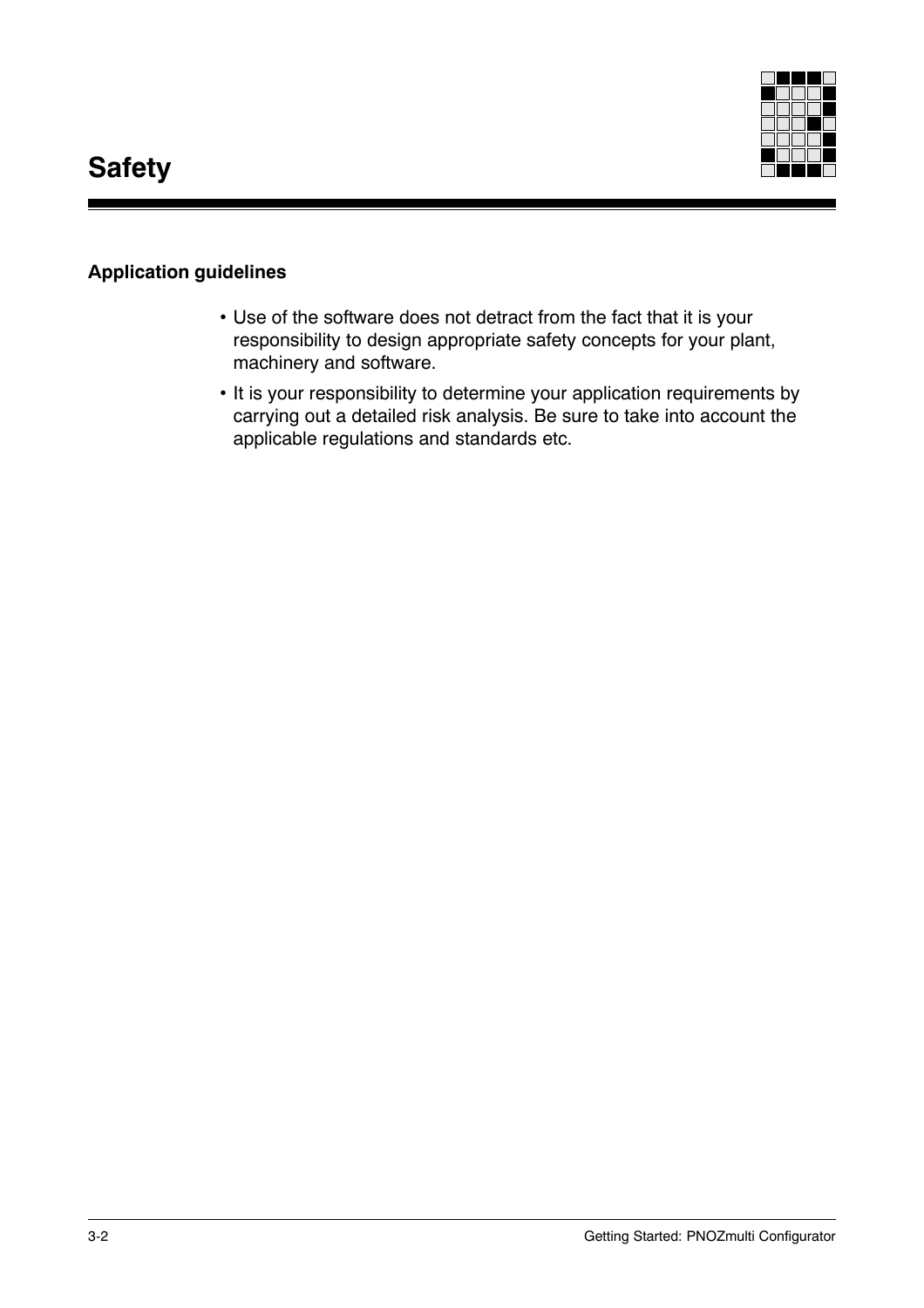

## **Install PNOZmulti Configurator**

The PNOZmulti Configurator software must be installed on a hard drive:

- Close all programs.
- Insert the CD-ROM into your CD-ROM drive.
- If the CD does not start automatically, select *Run* from the Windows Start menu. Enter "x:\setup.exe", replacing x with the letter of the CD-ROM drive. Click *OK*. The installation will start.
- Follow the on-screen instructions to complete the installation.
- The PNOZmulti Configurator is installed as standard in the directory C:\Program Files\Pilz\Pilz PNOZ Configurator. The setup.exe program also installs java V1.4.1 and the driver for the Towitoko chip card reader.

## **License PNOZmulti Configurator**

The demo version of the software is available after installation. The demo version has a restricted function range compared to a licensed version.

If you purchase a licence for the software, you will receive a software product certificate, either with the software or separately by post/fax. This software product certificate will contain the licence data you need to enter when licensing the software.

To license the software, start the software and call up *Licence Manager* from the *Help* menu. Follow the on-screen instructions.

## **Uninstall PNOZmulti Configurator**

Only the "Uninstall PNOZmulti Configurator.exe" program should be used to uninstall the Configurator. The program can be found in the "UninstallerData" folder in the installation directory.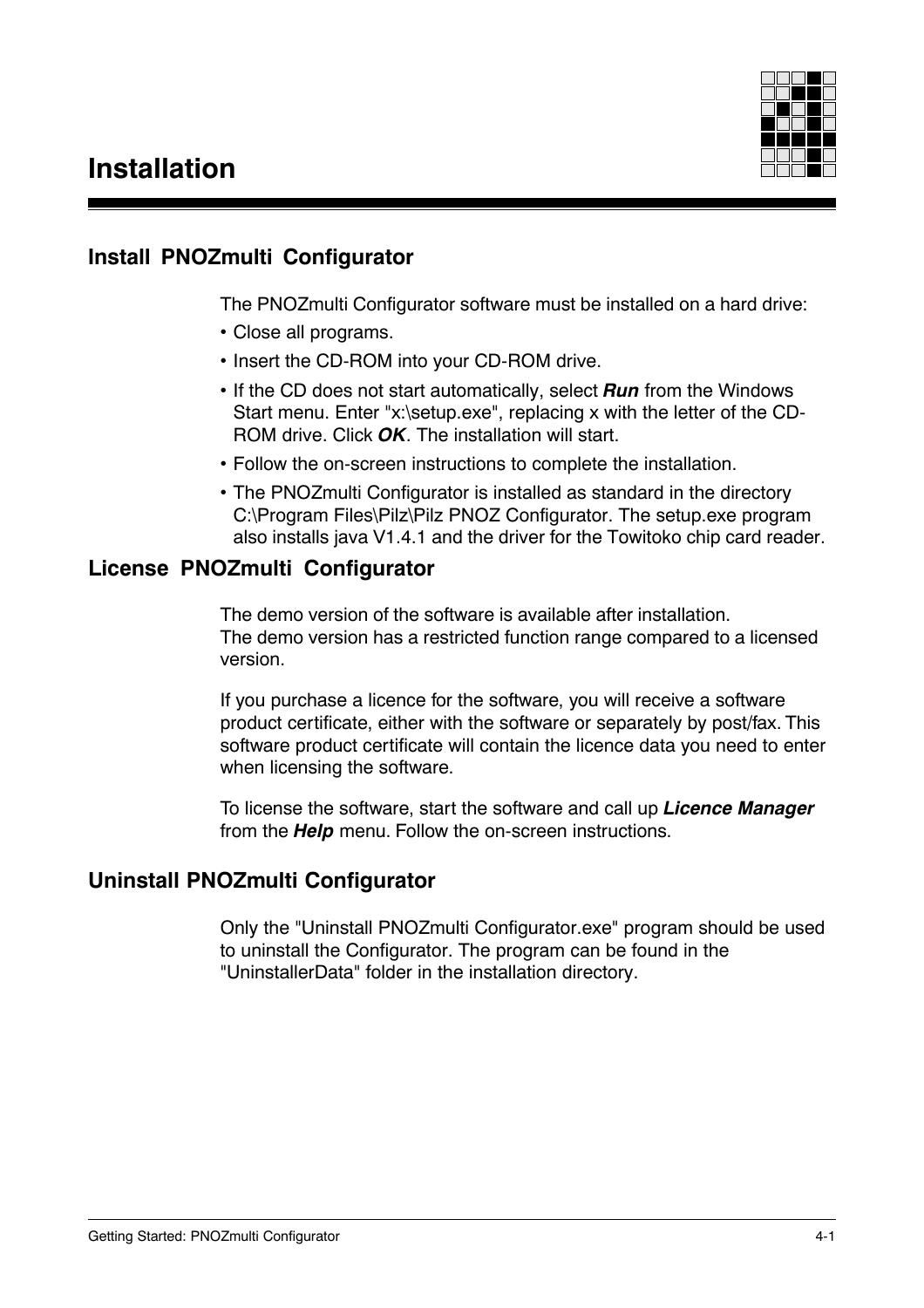

## **Start PNOZmulti Configurator**

From the Windows Start menu, select *Programs > Pilz > PNOZmulti Configurator > PNOZmulti Configurator* or click on the PNOZmulti Configurator icon on the screen.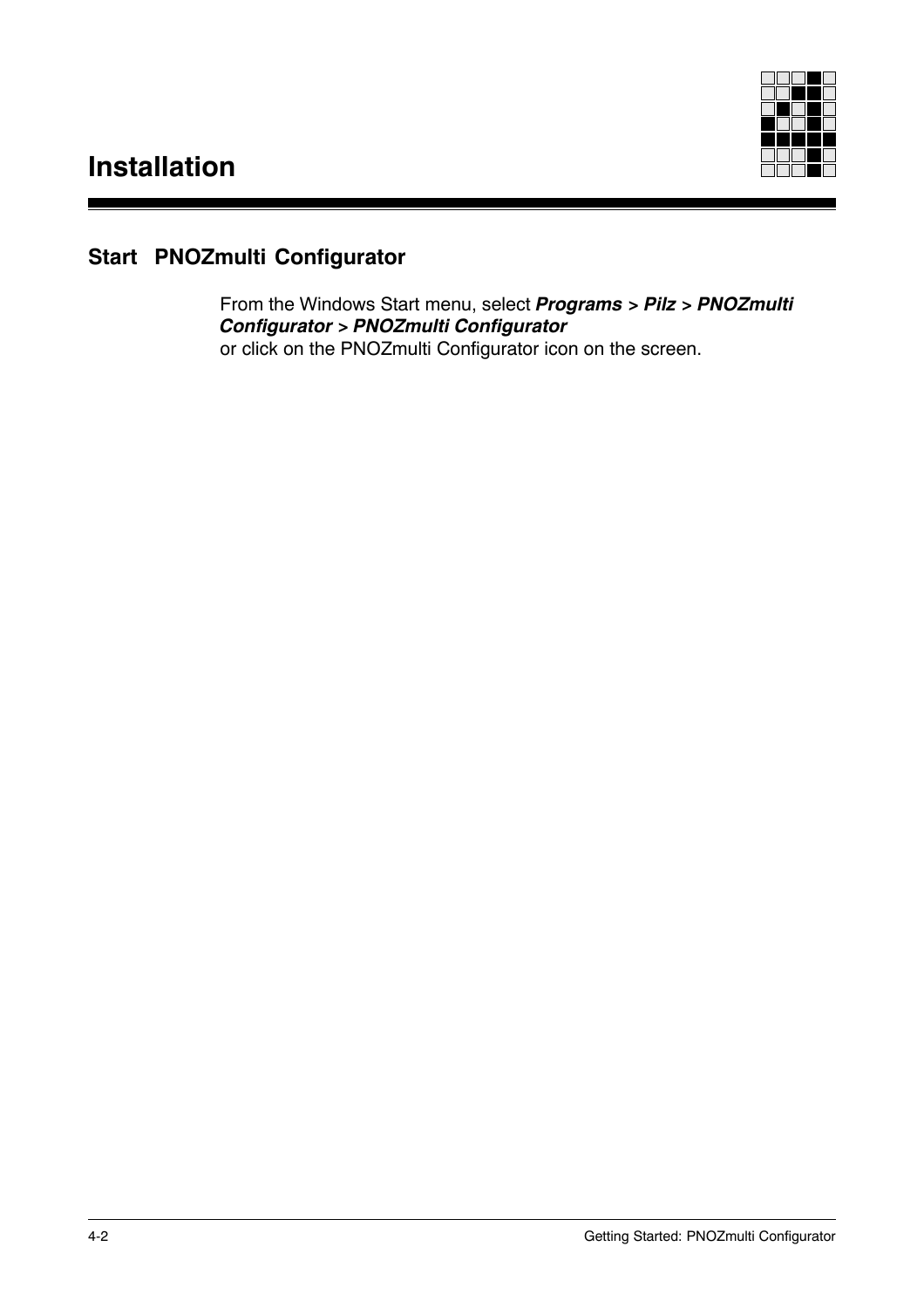## **Example**



A simple example is used to explain how to create a project, step-by-step. This way you will get to know the most important features of the PNOZmulti Configurator. Once you have worked through the example, you will definitely be able to create your own project using the online help.

You can complete the individual steps on your own computer. To download the project you will need a PNOZmulti base module.

## **Task**

- A drive in the hazardous area is protected by a safety gate.
- A proximity-type, magnetic safety gate switch secures the safety gate.
- The safety gate switch is to be monitored using a synchronisation time.
- The open safety gate can be overriden via an enable switch. The drive in the hazardous area may not be started directly via the enable switch. This is done via a separate start input.
- The safety gate switch and enable switch should use test pulse signals in order to detect shorts across the input contacts.
- The safety contact for shutting down the drive has redundancy.
- Contacts from the external contactors for switching the drive are incorporated into the feedback loop.

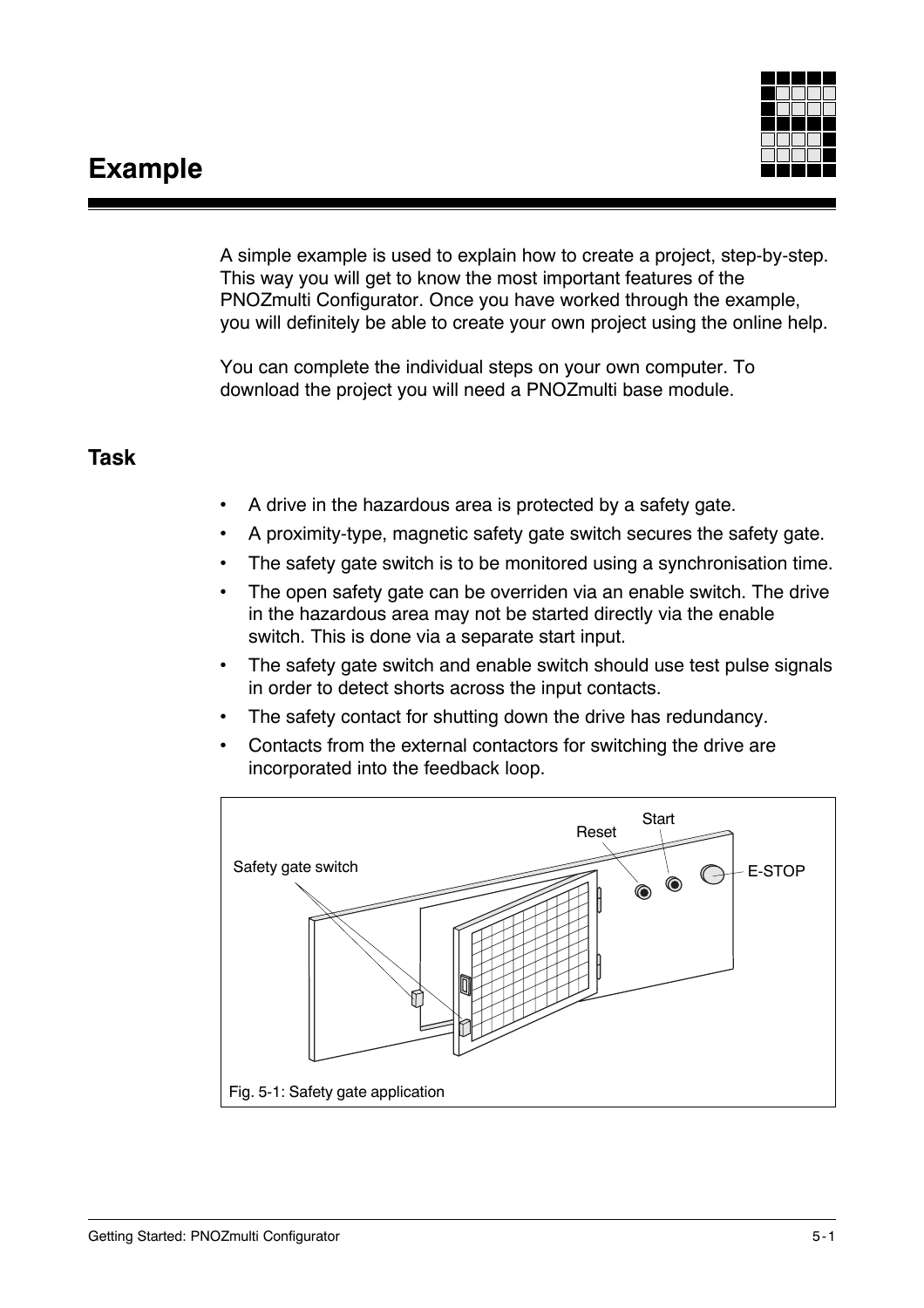## **Wiring a PNOZ m1p base module**

The control section in the example requires nine inputs and four outputs. Fig. 5-2 shows how this is achieved using a PNOZ m1p base module.



## **Create project**

1. **Start the PNOZmulti Configurator**

Start the PNOZmulti Configurator as described in the chapter entitled "Installation".

2. **Create new project** In the *Project* menu choose the *New...* option. The *Hardware configuration* window appears.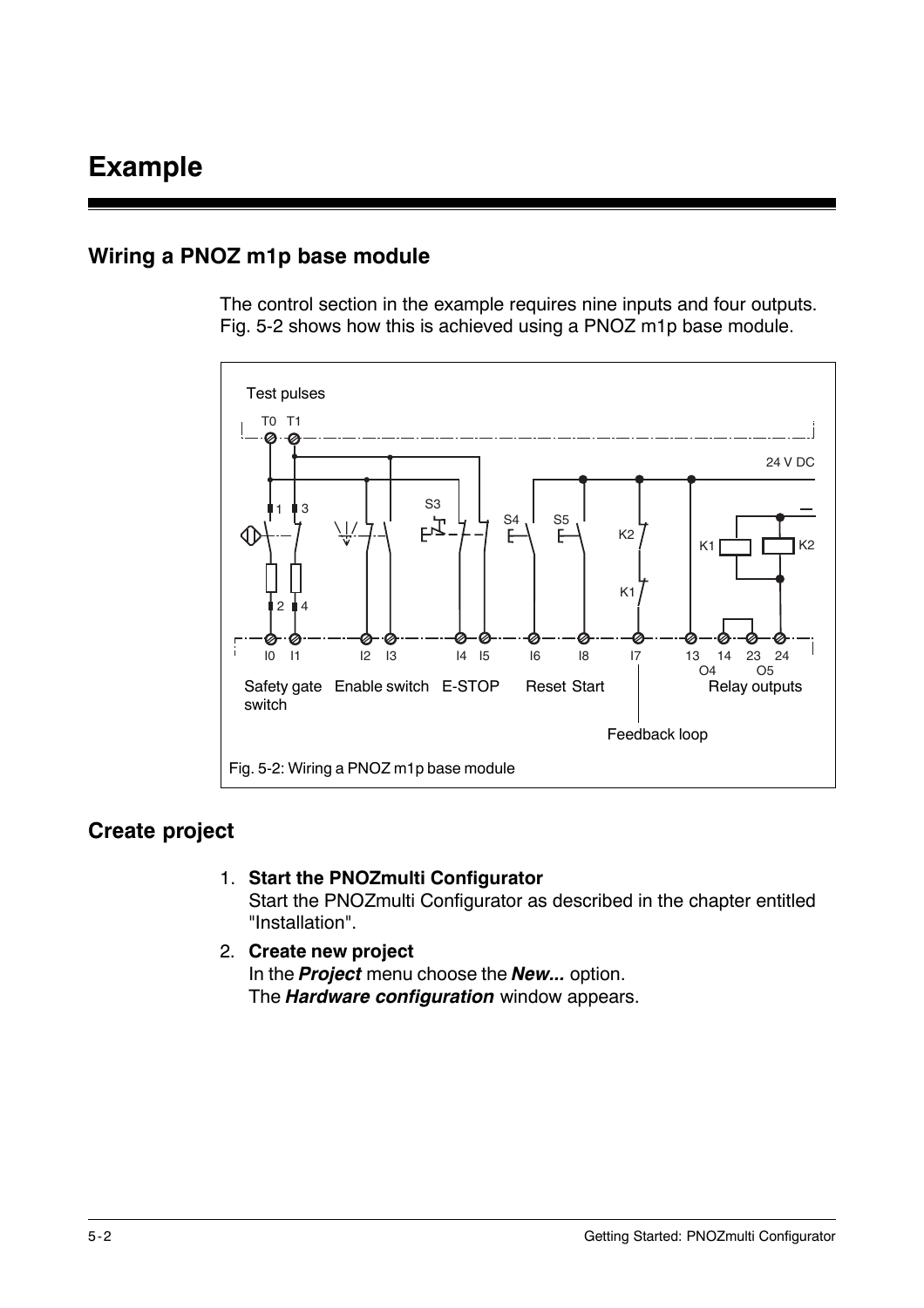



A base unit must always be inserted first. In our example, only the PNOZ m1p base module is connected. It is to have the symbolic name A1. The equipment identifier is used as the symbolic address. This name must be 1 ... to 16 characters long

## 3. **Define the module selection**

Drag the PNOZmulti base unit PNOZm1p out of the Modules window area into the workspace.

In the hardware configuration list subwindow the equipment identifier is named "A1" as standard in the *Equipment identifier* field. If you select another equipment identifier, you write over the standard identifier. End the selection by changing to the user program window (tab at the top of the Configurator user interface).

Before you edit your first project, you should first of all learn to find your way around the Configurator user interface. Save the project in the meantime.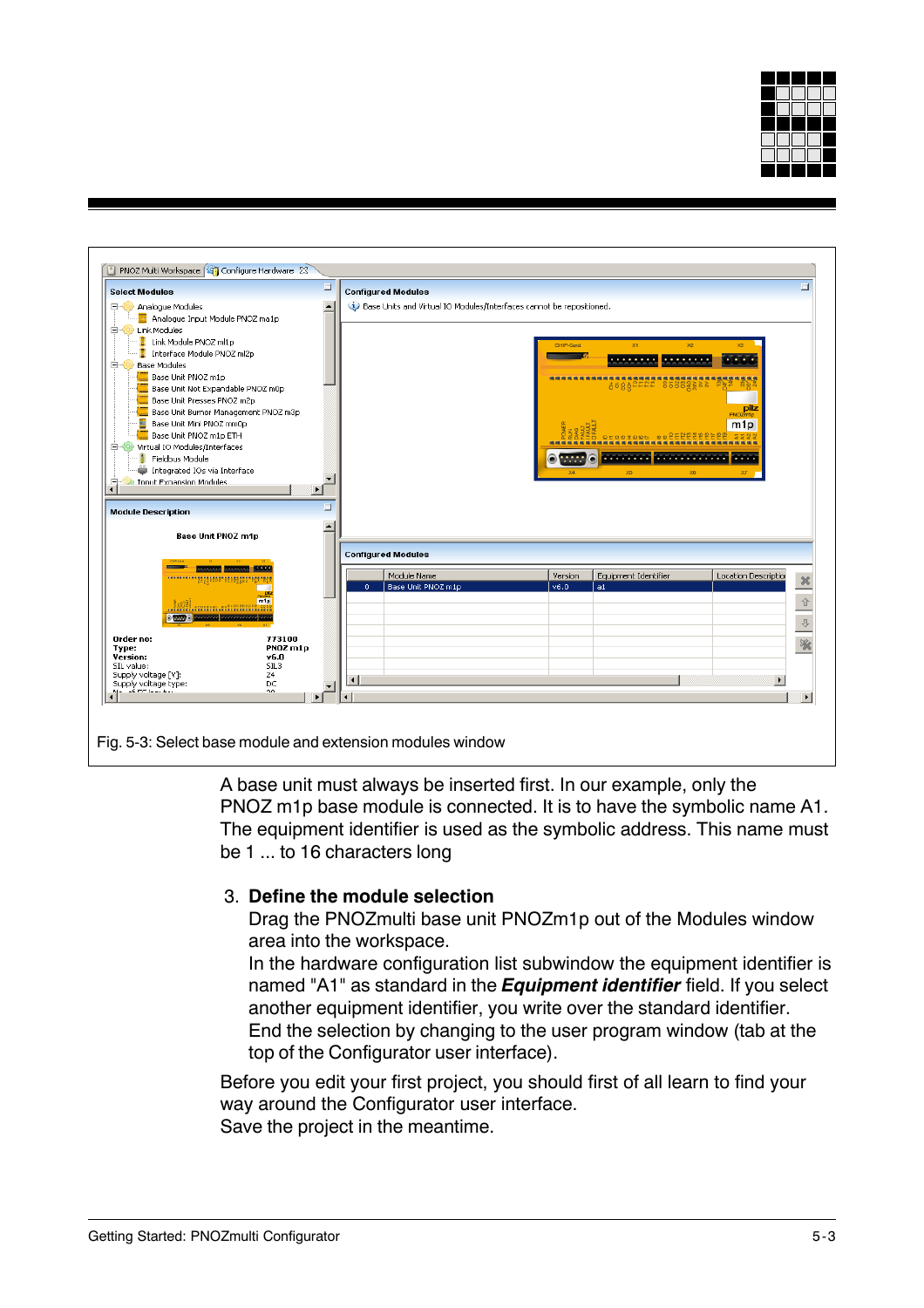## **Save project and set passwords**

#### 1. **Save project**

In the *Project* menu select the *Save as...* option. A window for saving the project appears.

Click the *Save in* field and select the path you want to use for saving the project. Click the *File name* field and enter the name of the project. Click the *Save* button.

The first time you save a project, a window automatically appears in which you can set the passwords.

| <b>Set Passwords</b>           | ⊠              |  |
|--------------------------------|----------------|--|
| $\sqcap$ Level 1:              |                |  |
|                                | Password:      |  |
|                                | Confirmation:  |  |
| $-$ Level 2                    |                |  |
|                                | Password:      |  |
|                                | Confirmation:  |  |
| $-$ Level 3                    |                |  |
|                                | Password:      |  |
|                                | Confirmation:  |  |
| OK                             | Cancel<br>Help |  |
| Fig. 5-4: Set passwords window |                |  |

Each project is protected against unauthorised access with 3 password levels. Each password level has a different password and enables specific functions to be used.

- Password level 1 enables all editing features to be used.
- Password level 2 does not allow the project to be changed. The project can only be viewed.
- Password level 3 allows subsequent changes to values



#### **INFORMATION**

The passwords must be different. Take good note of these. There is no possibility of reading out passwords that have been forgotten.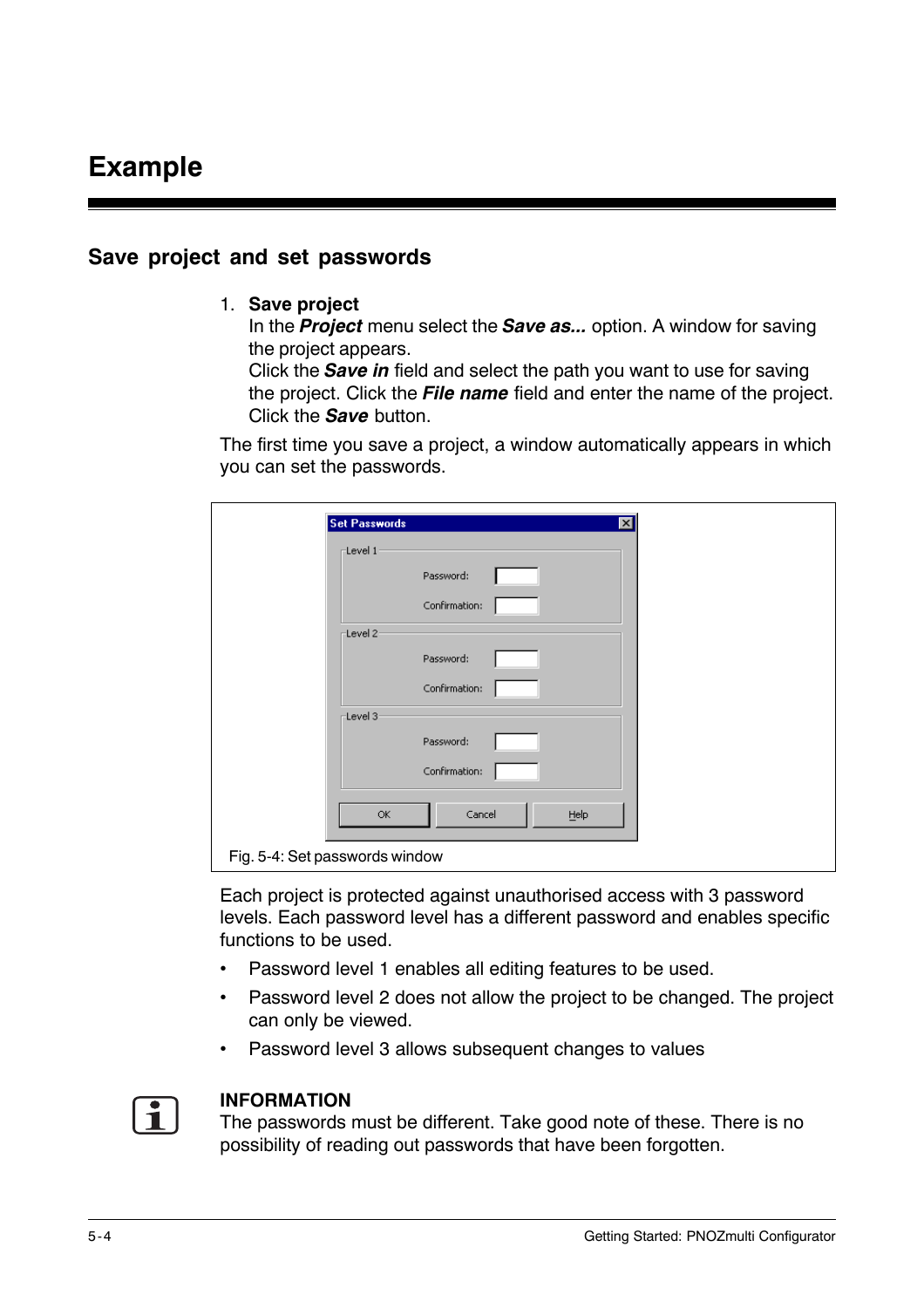

## 2. **Enter passwords**

Click the *Level 1 Password* field and enter a password with a max. of 5 characters. Click the *Level 1 Confirmation* field and enter the same password. Repeat these entries for *Level 2* and *Level 3* with different passwords.

3. Complete the entry by clicking the *OK* button.



### **INFORMATION**

You can only change passwords if the file is enabled for level 1. The file is opened as read-only at level 2.

## **Open project and enter passwords**

When you open a project a window appears, prompting you to enter levels and passwords.

• Click the *Select level* field and choose a password level. Click the *Enter password* field and enter the password. Click the *OK* button.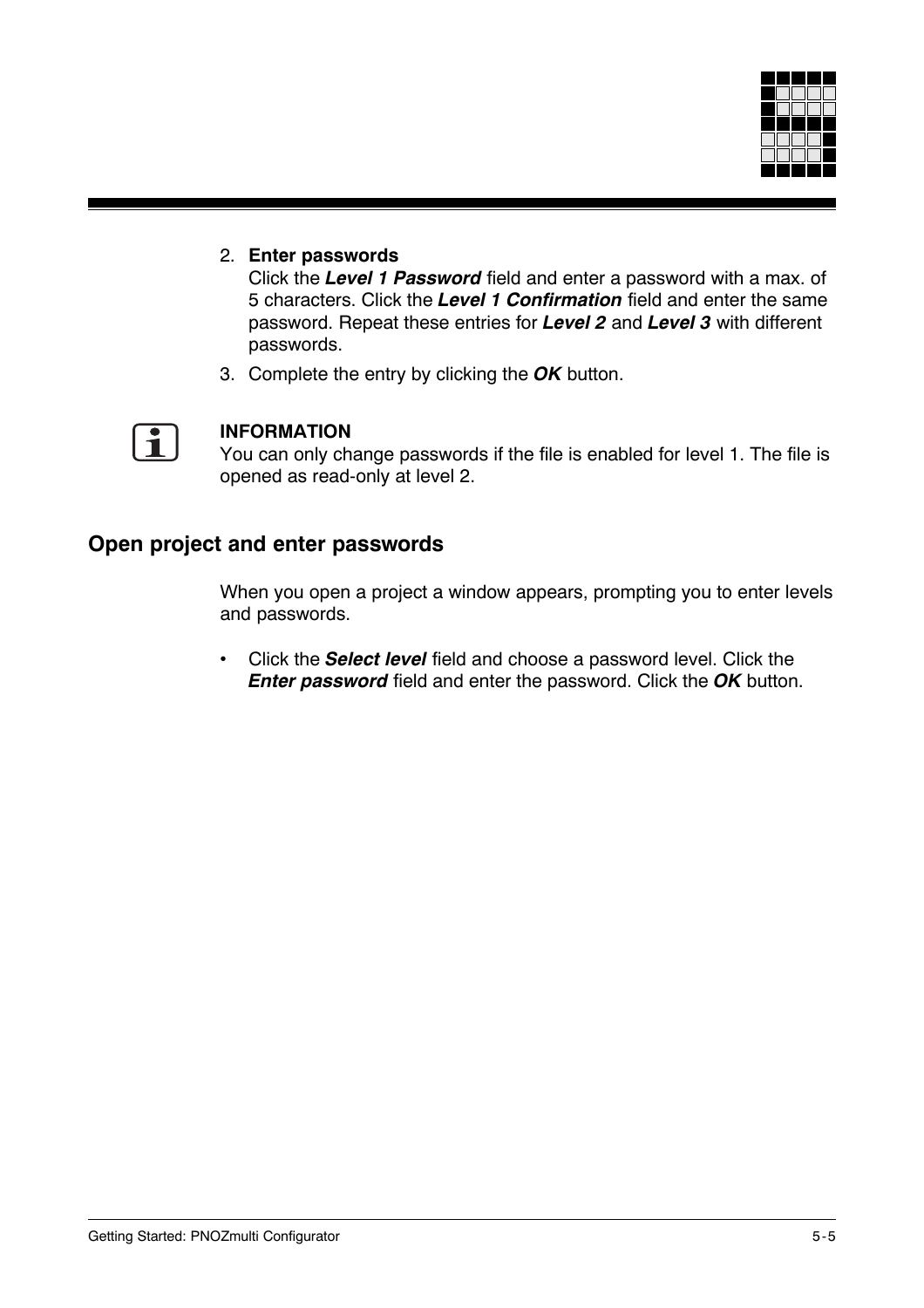## **Configurator user interface**

You can use the Configurator user interface to create a new project, edit an existing project, transfer a project to the hardware and more.

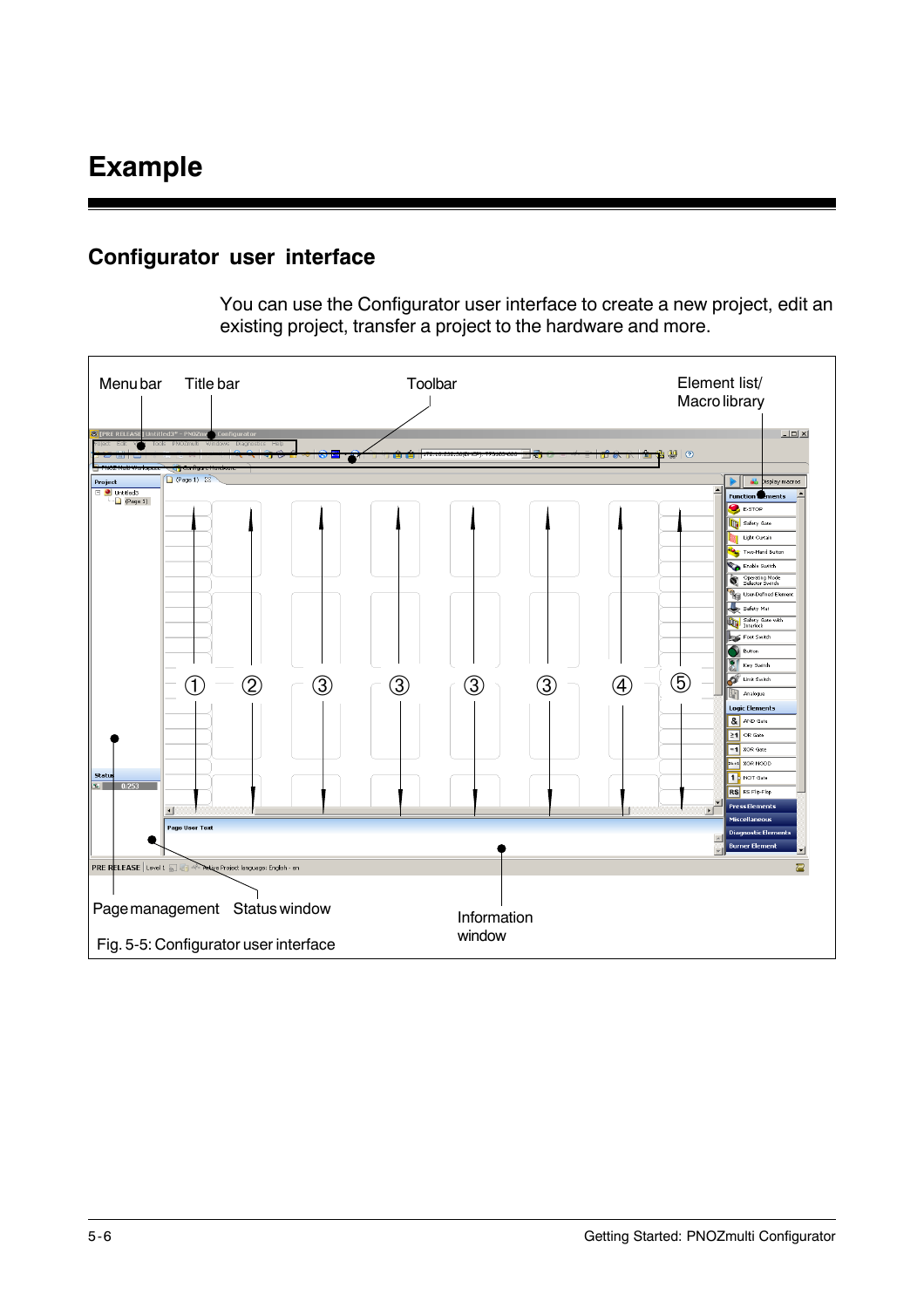

The Configurator user interface is divided into the following areas:

• **Title bar**

The title bar contains the name of the software - "PNOZmulti Configurator" - plus the path and name of the project that you are currently editing.

• **Menu bar**

The menu bar is divided into 8 menus: Project, Edit, View, Tools, PNOZmulti, Windows, Diagnostics and Help. The available options appear when the menus are clicked with the mouse.

#### • **Toolbar**

Frequently used options are displayed on the toolbar as icons. These can be selected by clicking the icon with the mouse. You will also find all of the icons on the toolbar as options on the menu bar.

#### • **Palettes for the elements**

The 3 palettes for the elements can be moved around as required. They are normally found beneath the toolbar:

- Palettes for the function elements
- Palettes for the logic elements/press elements/miscellaneous
- Palettes for the output elements/connection points

The elements are displayed as icons on each of these palettes. These can be selected by clicking on the icon.

Elements and element groups can be assigned to the palettes as required under *Tools -*> *Edit Palette*.

#### • **Workspace**

.

The workspace is the area on which the circuit is created. The workspace is divided into 5 areas:

- $\Phi$  The area to the far left is subdivided into input cells. This is where the inputs are assigned to the PNOZmulti modules.
- ➁ Only function elements may be positioned in this area.
- ➂ Only logic elements may be positioned in this area.
- $\circledA$  Only output elements may be positioned in this area.
- ➄ The area on the far right is subdivided into output cells. This is where the outputs are assigned to the PNOZmulti modules.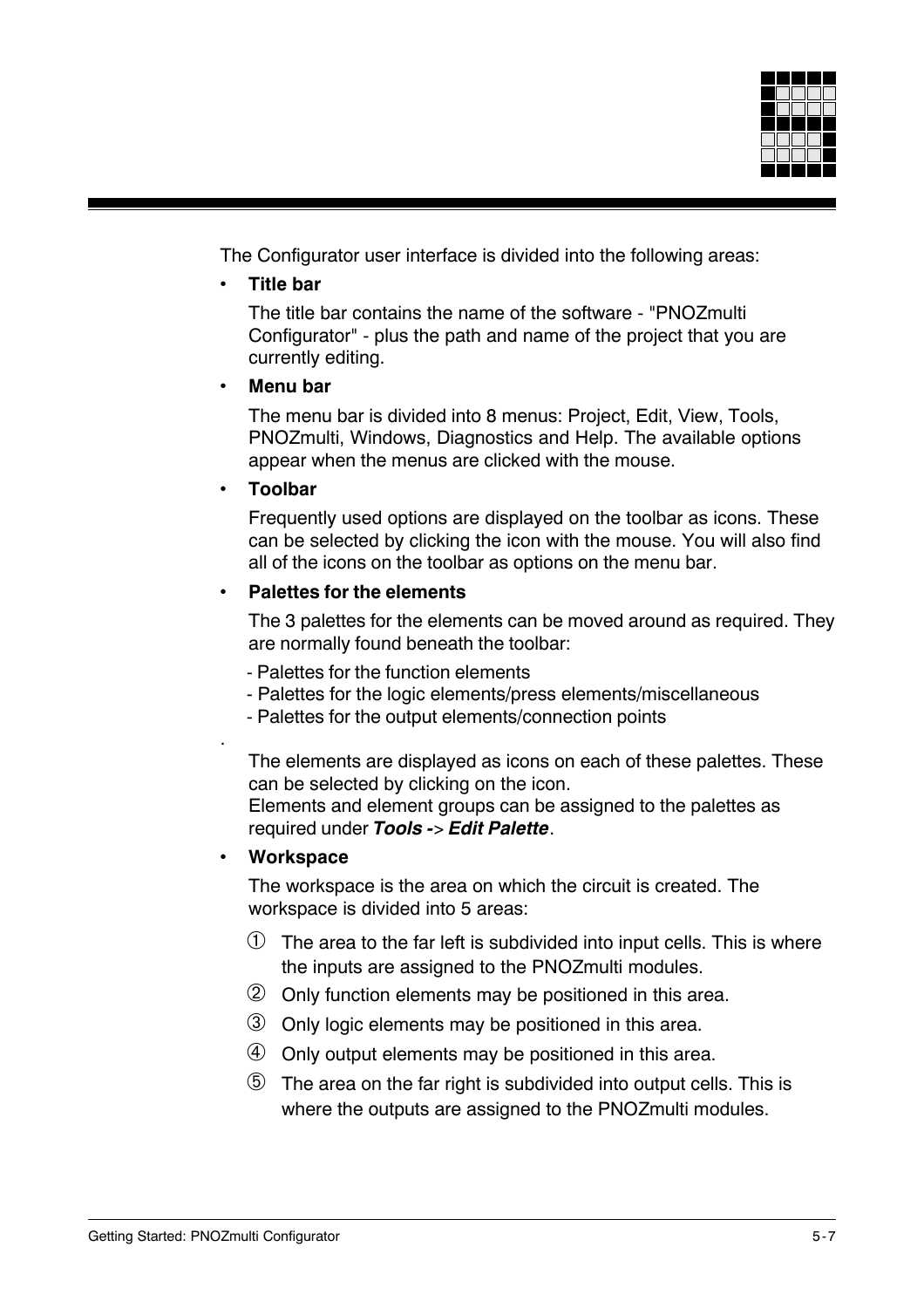The workspace is subdivided into pages. Connection lines, for example, cannot be dragged between pages.

- Information window The information window will contain the following tabs, depending on which mode is set:
	- Messages (in offline and online mode).
	- Diagnostic word
	- **Problems**
	- Invalid loops
	- Page user text
	- Log data

### **Create or edit circuit**

The circuit for our example is to be created and edited on the Configurator user interface. Step-by-step you can use our small project to get to know the key features on the PNOZmulti Configurator.

- Configure function elements
- Configure logic elements
- Configure relay output element
- Connect elements with each other
- Enter user text
- Certify project
- Print project
- Save project
- Transfer project to the PNOZ m1p
- Complete configuration

#### **Configure function elements**

The function elements on the PNOZmulti Configurator symbolise the potential inputs on the PNOZmulti modules. The safety outputs are switched as a function of the state of the inputs. For the sample project you will need the safety gate function element, enable switch and E-STOP.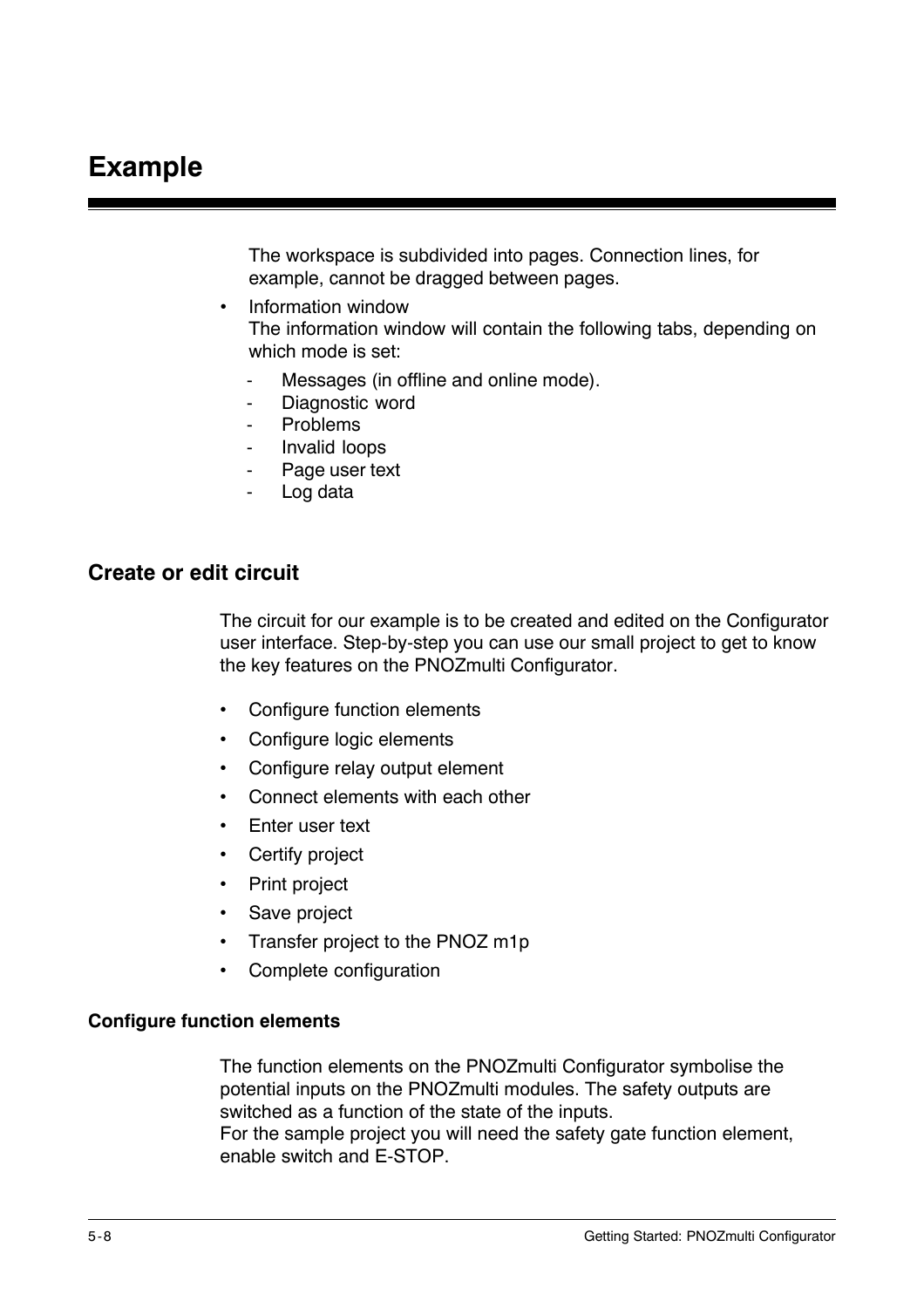

The entries for the safety gate function element will be dealt with step-bystep.

Configure safety gate function element

The safety gate function element in our example is to be configured as follows:

- Dual-channel safety gate switch with monitoring of the synchronisation time, N/O contact at I0, N/C contact at I1 of the PNOZ m1p
- Detection of shorts across the input contacts, inputs are assigned test pulses: I0 assigned test pulse T0, I1 assigned test pulse T1
- Safety gate with start-up test
- Monitored reset, reset input I8

### 1. **Select safety gate**

On the function elements toolbar, click the  $\|\cdot\|$  icon.

#### 2. **Position safety gate function element**

Drag the icon to an empty cell on the far left of the middle workspace.

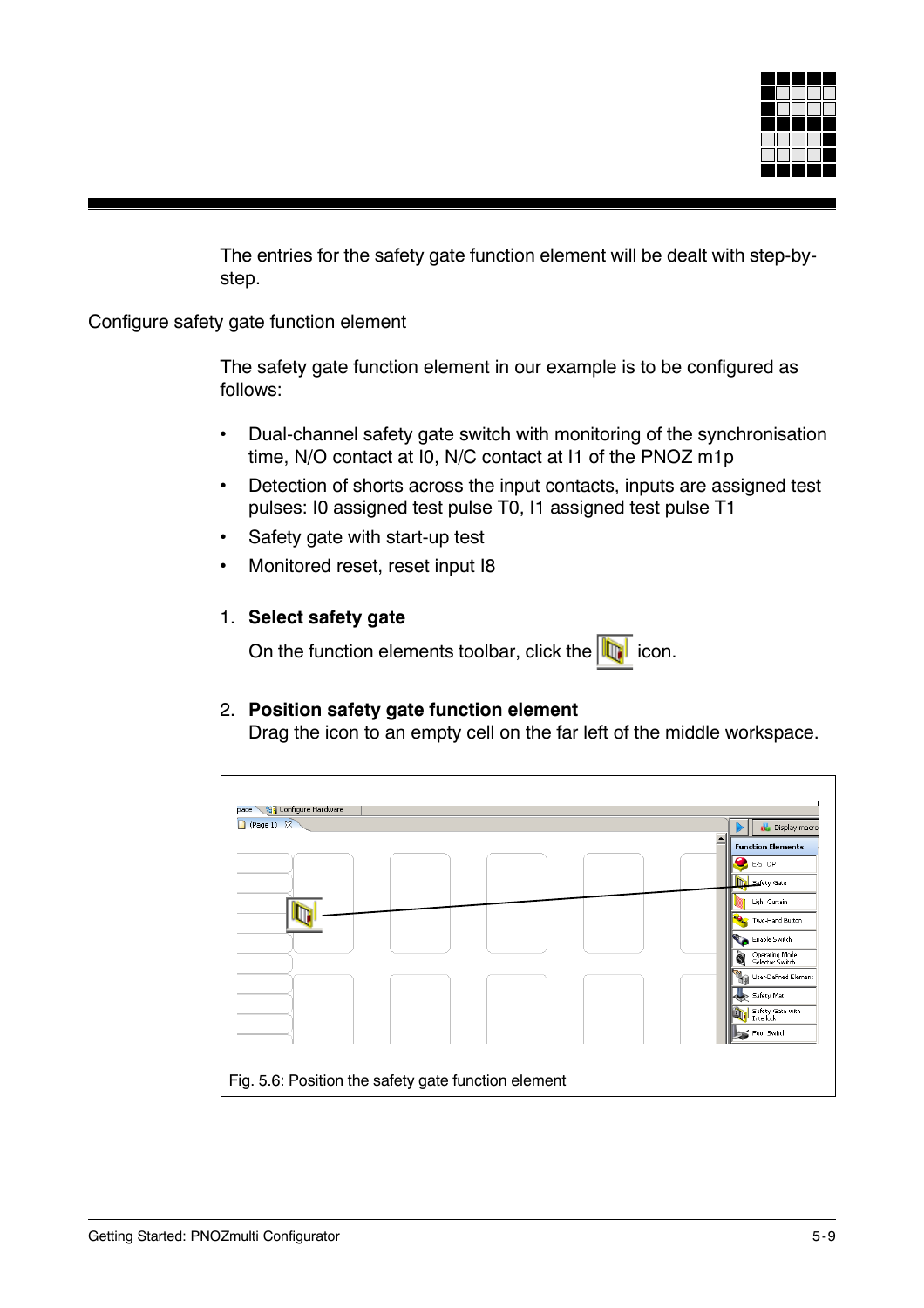Once you let go of the mouse button, a window appears for configuration of the function element.

| Function element: Safety gate<br>Function element: N/C N/O-t-MS                           |
|-------------------------------------------------------------------------------------------|
| [Input] Reset   User Text                                                                 |
| Switch type: No t Type 2- simultaneity                                                    |
| Connections:<br>$\triangledown$ Detection of shorts between contacts in the input circuit |
| Input 1: A1.i0.Safety_gate_NO*<br>uses: Test pulse 0                                      |
| Input 2: A1.i1.Safety_gate_NC*<br>uses: Test pulse 1                                      |
| Input 3: A1.i10<br>uses: Test pulse 0                                                     |
| Input 4: A1.i11<br>uses: Test pulse 0<br>$\overline{\mathbf{v}}$                          |
|                                                                                           |
| Help<br>OK.<br>Cancel                                                                     |

#### 3. **Select switch type**

Under the *Input* tab, click the *Switch type* field. You will see a list of the various switch types.

Select the switch type "Type 2-Simultaneity". The N/C contact / N/O contact combination on the safety gate switch is configured with simultaneity monitoring.

#### 4. **Define the connections on the PNOZ m1p**

Click the *Input 1: I/O* field. You will see a list of the available inputs on the PNOZ m1p. Select "i0" for input I0 on the PNOZ m1p. Then select "A1.i1" in the *Input 2: I/O* field for input I1 on the PNOZ m1p.

The equipment identifier for the base unit PNOZ m1p is entered under *Input... Equip-ID*.

5. **Define detection of shorts between contacts in the input circuit** With the aid of pulsed inputs, the PNOZmulti can detect shorts between the input contacts. The inputs in our example are to be pulsed.

In the Connections field, select the option *Detection of shorts between contacts in the input circuit.* This has prepared the system for detection of shorts between the input contacts.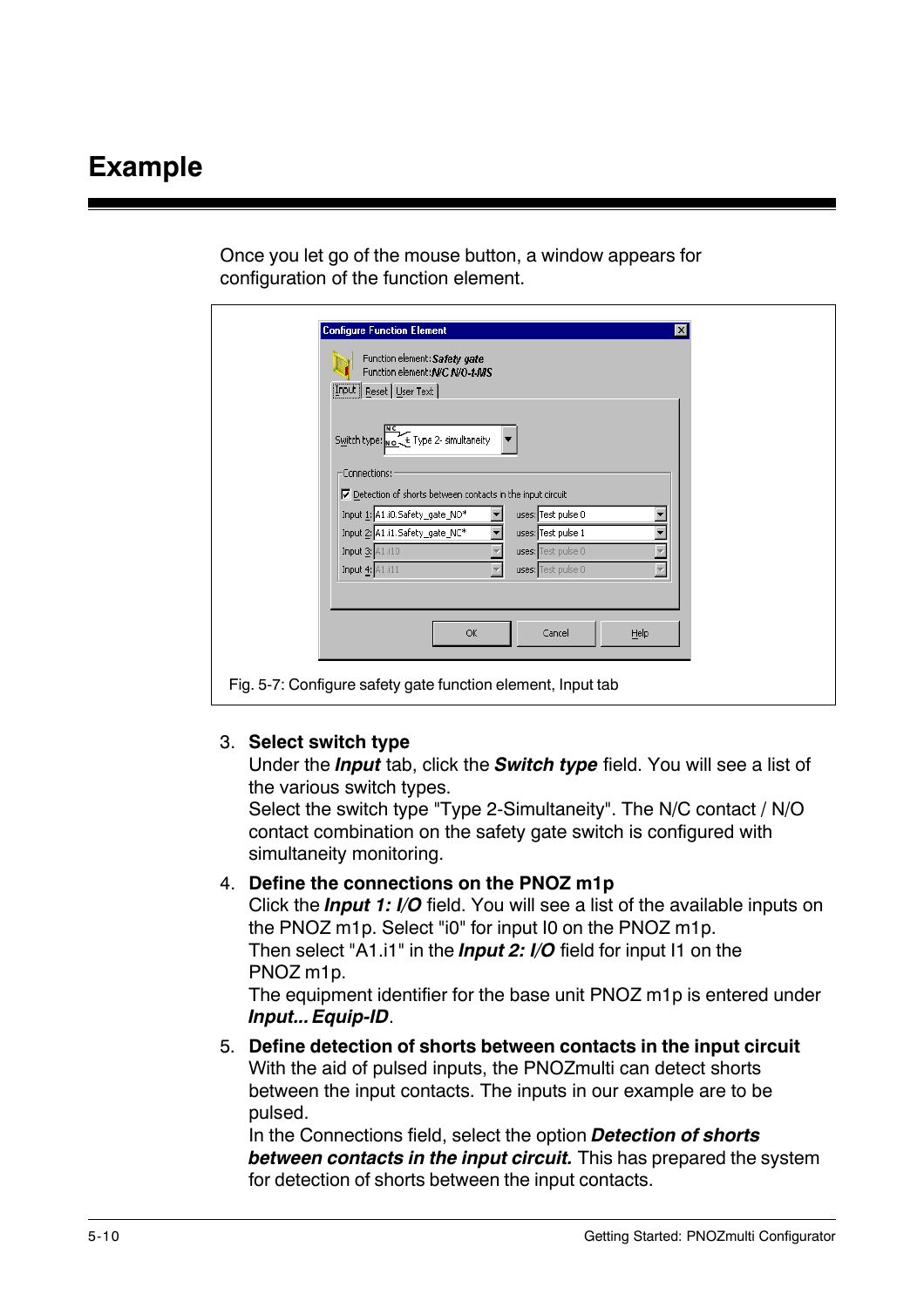

## 6. **Assign pulses to the inputs for detection of shorts across contacts**

On the right-hand side under *Connections*, we now need to define which test pulse on the PNOZ m1p is to be connected to which input. A total of 4 test pulses are available.

Click the field on the right-hand side and select "Test pulse 0" for input 0 and "Test pulse 1" for input 1. The PNOZmulti Configurator now expects test pulse T0 to be connected to input I0 and test pulse T1 to be connected to input I1.

#### 7. **Select safety gate with start-up test**

On a safety gate with start-up test, the safety gate must be opened and closed once after the power supply is switched on before an enable is given. In this way testing of the correct function of the safety gate is imposed.

| <b>Configure Function Element</b>                                               |    |                    |      | $\vert x \vert$ |
|---------------------------------------------------------------------------------|----|--------------------|------|-----------------|
| Function element: Safety Gate<br>Function element: N/C N/O-t-MS                 |    |                    |      |                 |
| Input <b>Reset</b> Comment                                                      |    |                    |      |                 |
| Reset Mode                                                                      |    |                    |      |                 |
| Automatic Reset                                                                 |    |                    |      |                 |
| <b>C</b> Monitored Reset                                                        |    |                    |      |                 |
| C Not monitored Reset                                                           |    |                    |      |                 |
| Start-up Test:                                                                  |    |                    |      |                 |
| D <b>IV</b> Start-up Test                                                       |    |                    |      |                 |
| Connections:                                                                    |    |                    |      |                 |
| $\Box$ Detection of shorts across reset circuit:<br>Reset circuit: A1.i6.Start* | ▼  | uses: Test pulse 0 |      |                 |
|                                                                                 |    |                    |      |                 |
|                                                                                 | ОК | Cancel             | Help |                 |
|                                                                                 |    |                    |      |                 |

To activate the start-up test, select the *Start-up test* option under the *Reset* tab.

#### 8. **Select reset mode**

You can select between 3 reset modes - automatic, monitored and not monitored.

In the *Reset mode* field, select: *Monitored reset*.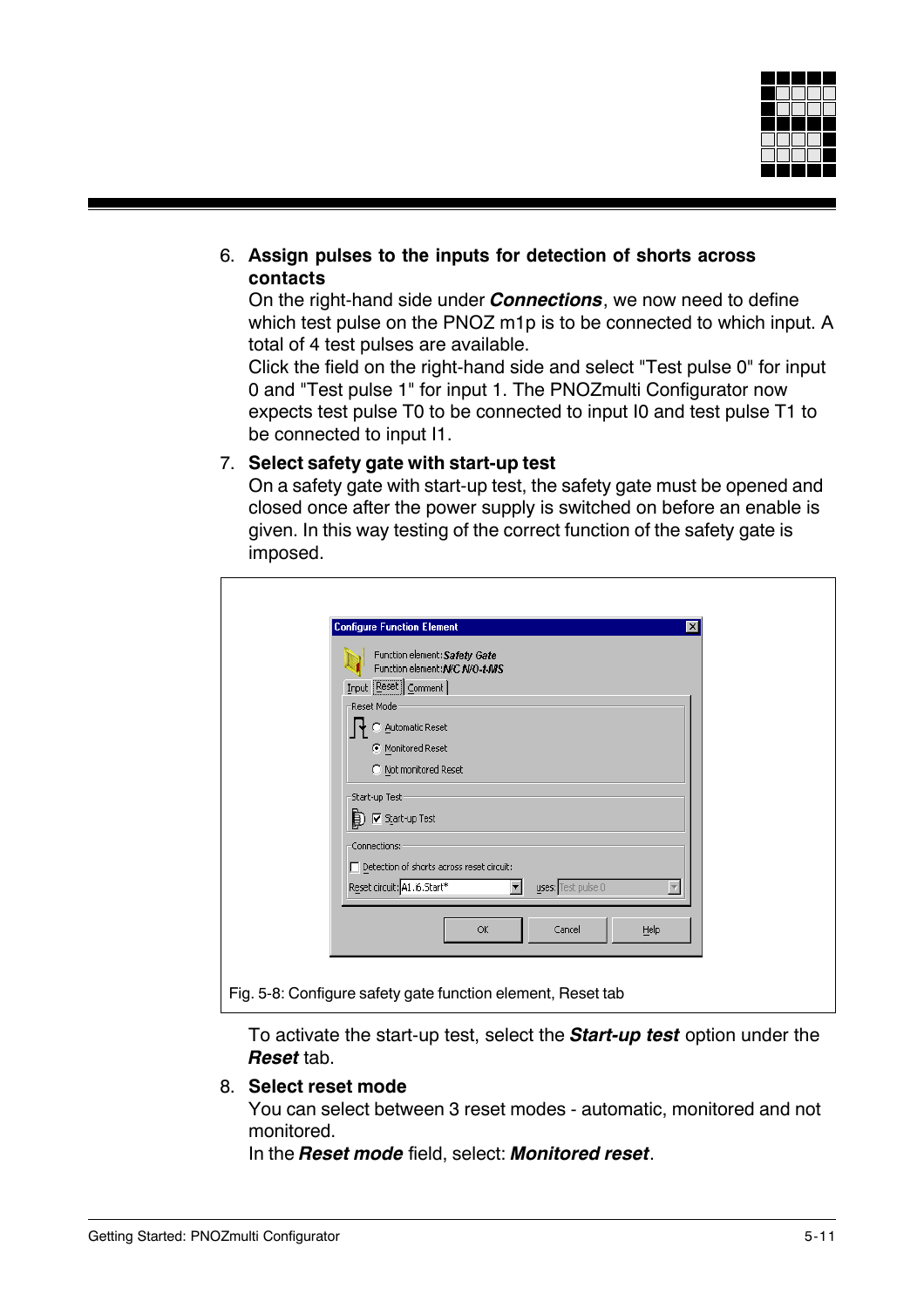## 9. **Define the connections for the reset circuit**

Click the *Reset circuit: I/O* field. You will see a list of the available inputs on the PNOZ m1p. Select "i6" for reset circuit I8 on the PNOZ m1p.

The equipment identifier for the base unit PNOZ m1p is entered under *Reset circuit: ... Equip-ID*.

The reset circuit is not to use test pulses. Do not select the option *Detection of shorts across reset circuit*.

10. **Complete the configuration of the function element** Complete the configuration by clicking the *OK* button.

Configure enable switch function element

The enable switch function element in our example is to be configured as follows:

- Dual-channel enable switch, N/C contact at I2 and I3 of the PNOZ m1p
- Detection of shorts across the input contacts, inputs are assigned test pulses: I2 assigned test pulse T0, I3 assigned test pulse T1
- 1. **Select enable switch**

On the function elements toolbar click the  $\Box$  icon.

2. **Position the enable switch function element** Drag the icon to the cell beneath the safety gate function element. A window appears for configuration of the function element.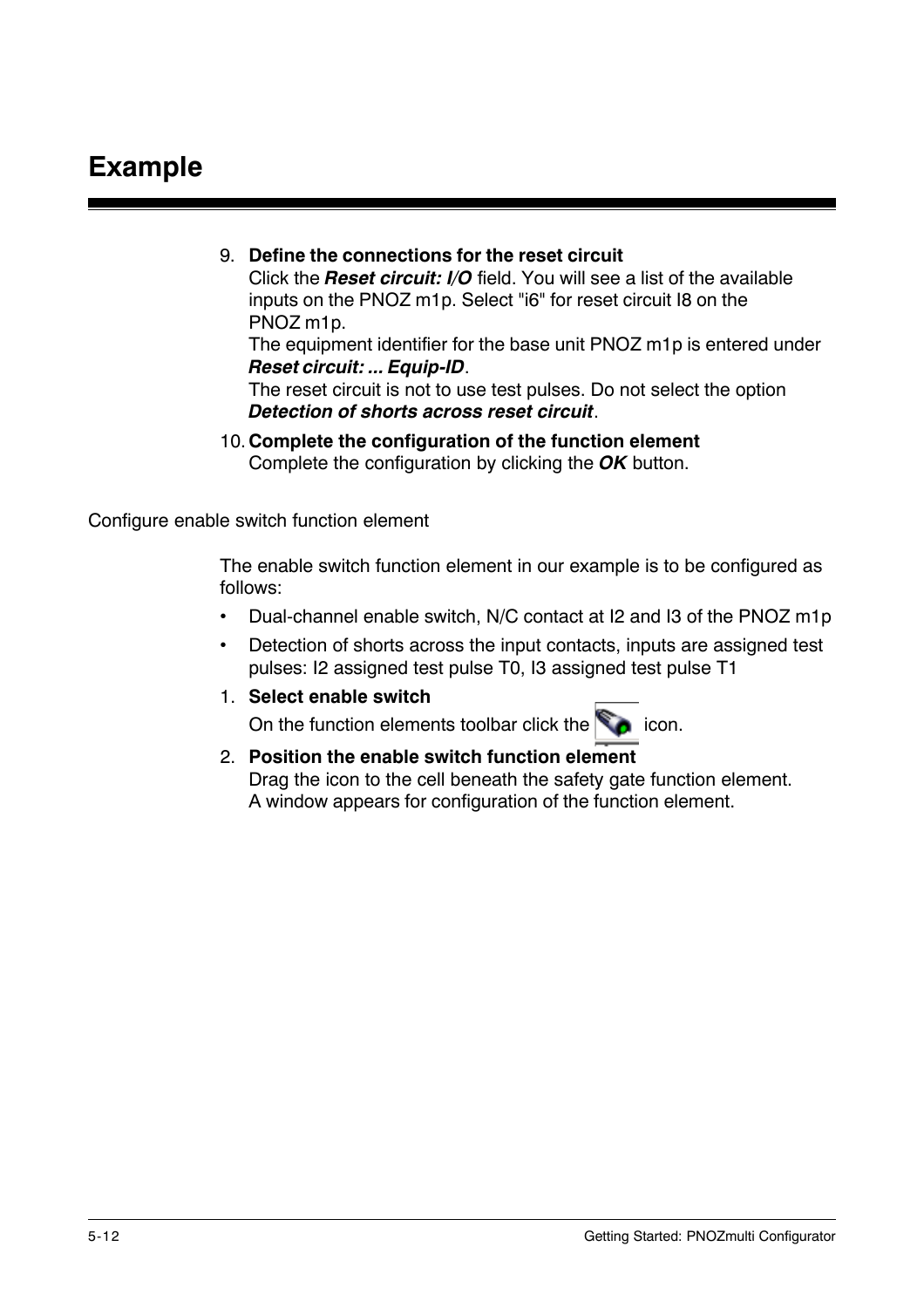

| <b>Configure Function Element</b><br>$\vert x \vert$                   |  |
|------------------------------------------------------------------------|--|
| Function element: Enable Switch<br>Function element: N/C N/C           |  |
| $\boxed{\text{Input}}$ $\boxed{\text{Comment}}$                        |  |
| Type 3<br>Switch type: Nc                                              |  |
| Connections:                                                           |  |
| $\overline{\mathbf{v}}$ Detection of shorts across the input contacts: |  |
| Input 1: A1.i2.Enable_NC_1*<br>uses: Test pulse 0                      |  |
| Input 2: A1.i3.Enable_NC_2*<br>uses: Test pulse 1                      |  |
| Input 3: A1.i11<br>uses: Test pulse 0                                  |  |
| Input $\frac{4}{3}$ : A1.i12<br>uses: Test pulse 0                     |  |
|                                                                        |  |
| OK.<br>Cancel<br>Help                                                  |  |
|                                                                        |  |
|                                                                        |  |
| Fig. 5-9: Configure enable switch function element, Input tab          |  |

As you can see, the window for configuration of the enable switch is structured in exactly the same way as the window for the safety gate. You can therefore follow the same procedure for the configuration as you did for the safety gate.

#### 3. **Configure the enable switch**

For our example you should

- Select Switch type 3
- Select Detection of shorts across the input contacts
- Connect input I2 to test pulse 0 and input I3 to test pulse 1

You cannot of course configure a reset circuit on the enable switch.

4. **Complete the configuration of the function element** Complete the entry by clicking the *OK* button.

## Configure E-STOP function element

The E-STOP function element in our example is to be configured as follows:

• Dual-channel E-STOP button, N/C contact at I4 and I5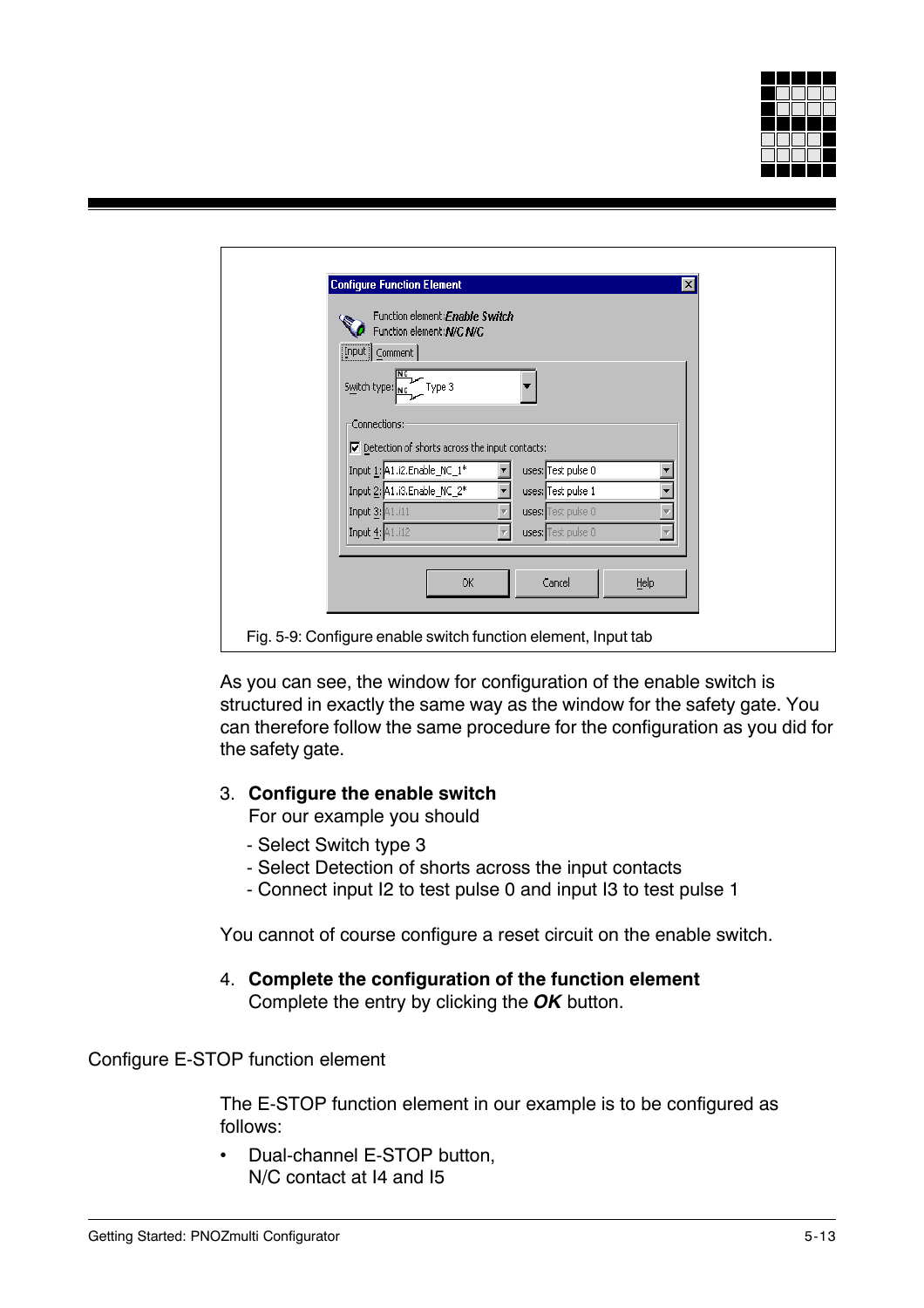- Detection of shorts across the input contacts, inputs are assigned test pulses: I4 assigned test pulse T0, I5 assigned test pulse T1
- Automatic reset
- 1. **Select E-STOP** On the function elements toolbar click *E-STOP* .



2. **Position the E-STOP function element** Drag the icon to the cell beneath the enable switch function element. A window appears for configuration of the function element.

| <b>Configure Function Element</b><br>$\vert x \vert$                                                                  |
|-----------------------------------------------------------------------------------------------------------------------|
| Function element: E-STOP                                                                                              |
| Function element: N/C N/C                                                                                             |
| [Input] Reset [Comment]                                                                                               |
| Type 3<br>Switch type: Nc<br>Connections:                                                                             |
| $\boxed{\blacktriangledown}$ Detection of shorts across the input contacts:                                           |
| Input $\underline{1}$ : A1.i4*<br>uses: Test pulse 0<br>Input $\underline{2}$ : $\boxed{A1.5*}$<br>uses: Test pulse 1 |
| Input 3: A1.i11<br>uses: Test pulse 0                                                                                 |
| Input 4: A1.i12<br>uses: Test pulse 0                                                                                 |
|                                                                                                                       |
|                                                                                                                       |
| OK<br>Cancel<br>Help                                                                                                  |
|                                                                                                                       |
| Fig. 5-10: Configure E-STOP function element, Input tab                                                               |

#### 3. **Configure E-STOP**

For our example you should

- Select Switch type 3
- Select Detection of shorts across the input contacts
- Connect input I4 to test pulse 0 and input I5 to test pulse 1
- You don't need to change anything on the *Reset* tab: The "Automatic reset" option is already selected.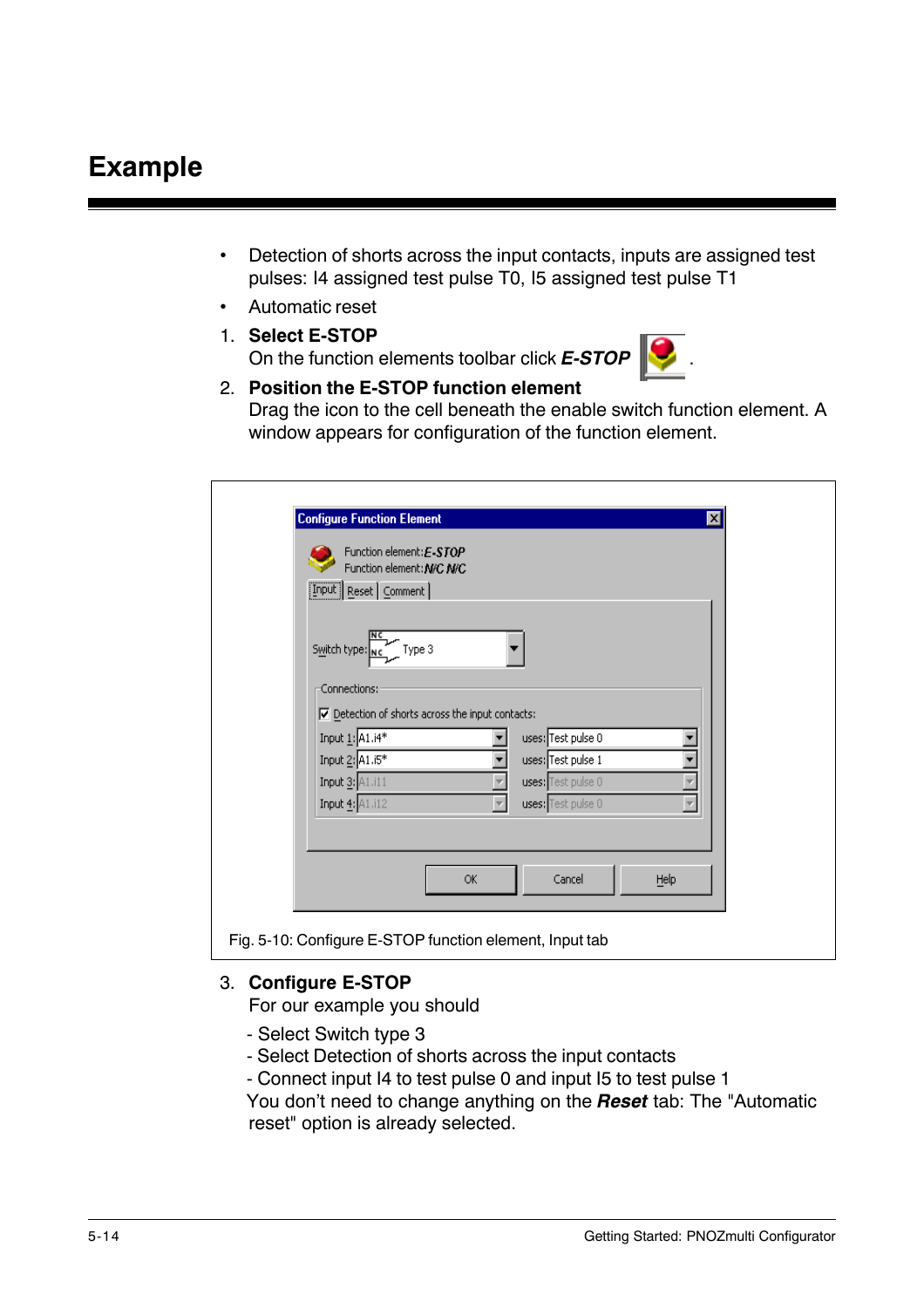

4. **Complete the configuration of the function element** Complete the entry by clicking the *OK* button.

### **Configure logic elements**

The logic elements are connected with the outputs of the function elements and/or logic elements. They link the states of function elements and/or logic elements with an AND, OR or XOR gate, a NOT gate, RS Flip-Flop, a speed monitor, a delay time element, an event counter, or a reset element. To insert a logic element in the workspace, it must be selected, positioned and configured.

Our example requires the following logic elements:

- AND gate with two inputs
- OR gate with two inputs
- Reset element with monitored reset

| <b>AND</b>                                      |
|-------------------------------------------------|
| 0R                                              |
| Reset element                                   |
| Fig. 5-11: Logic elements that will be required |

- 1. **Select AND gate logic element** In the logic elements toolbar, click on the icon for the AND gate.
- 2. **Position logic elements** Position the logic element as shown in Fig. 5-12.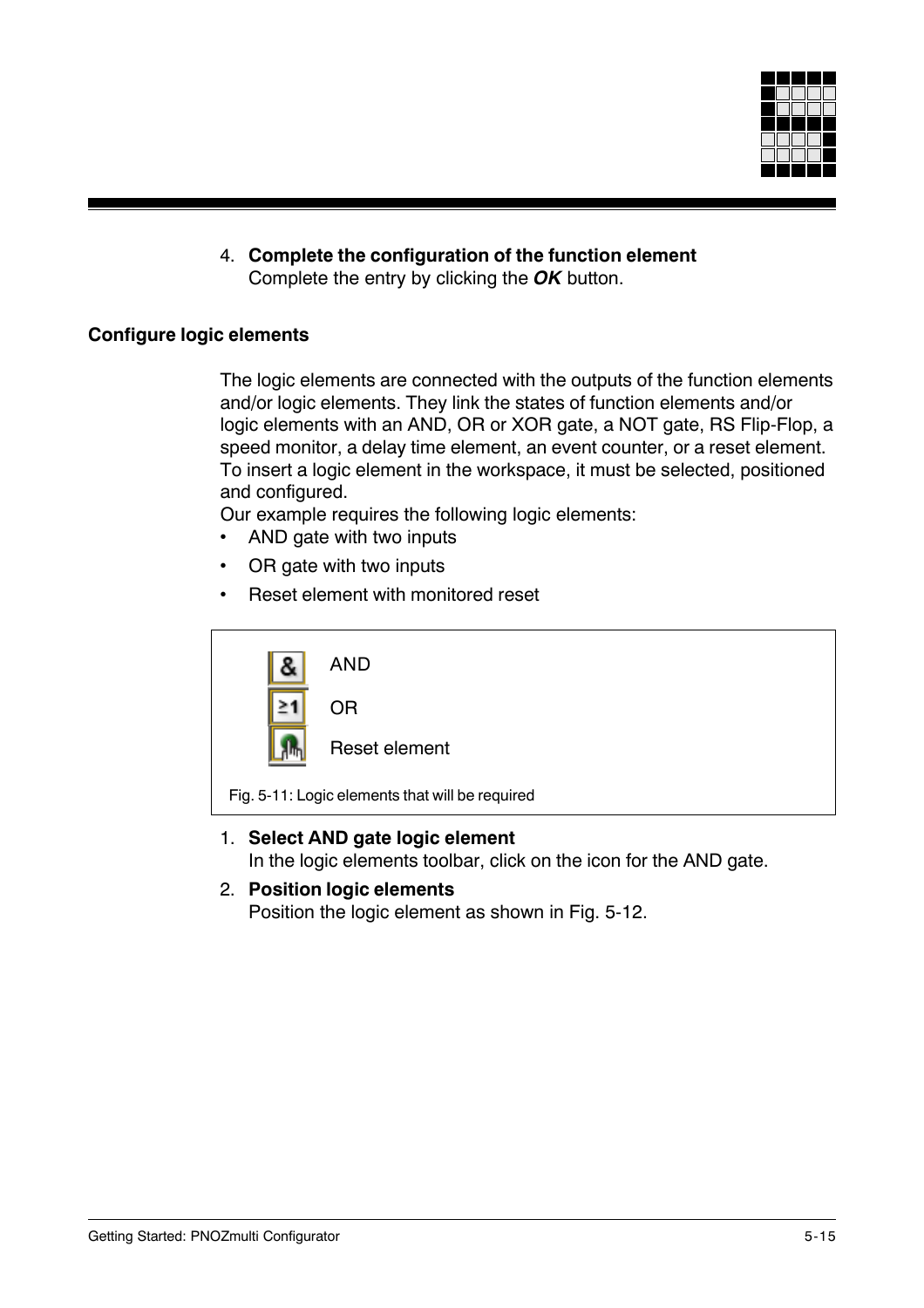## **Example**



A window for configuration of the logic element appears.

| Configure Logic Element<br>図                        |
|-----------------------------------------------------|
| Logic element: AND Gate<br>&<br>$\neg$ Inputs:      |
| Number of inputs: $\boxed{2}$ $\blacktriangleright$ |
| User text-                                          |
| Enter user text:                                    |
| OK<br>Help<br>Cancel                                |
| Fig. 5-13: Configure logic elements                 |

- 3. **Select the number of inputs** A logic element can have 2 to 5 inputs. Select the *Number of inputs* for the logic element = 2.
- 4. **Complete the configuration of the logic element** Complete the entry by clicking the *OK* button.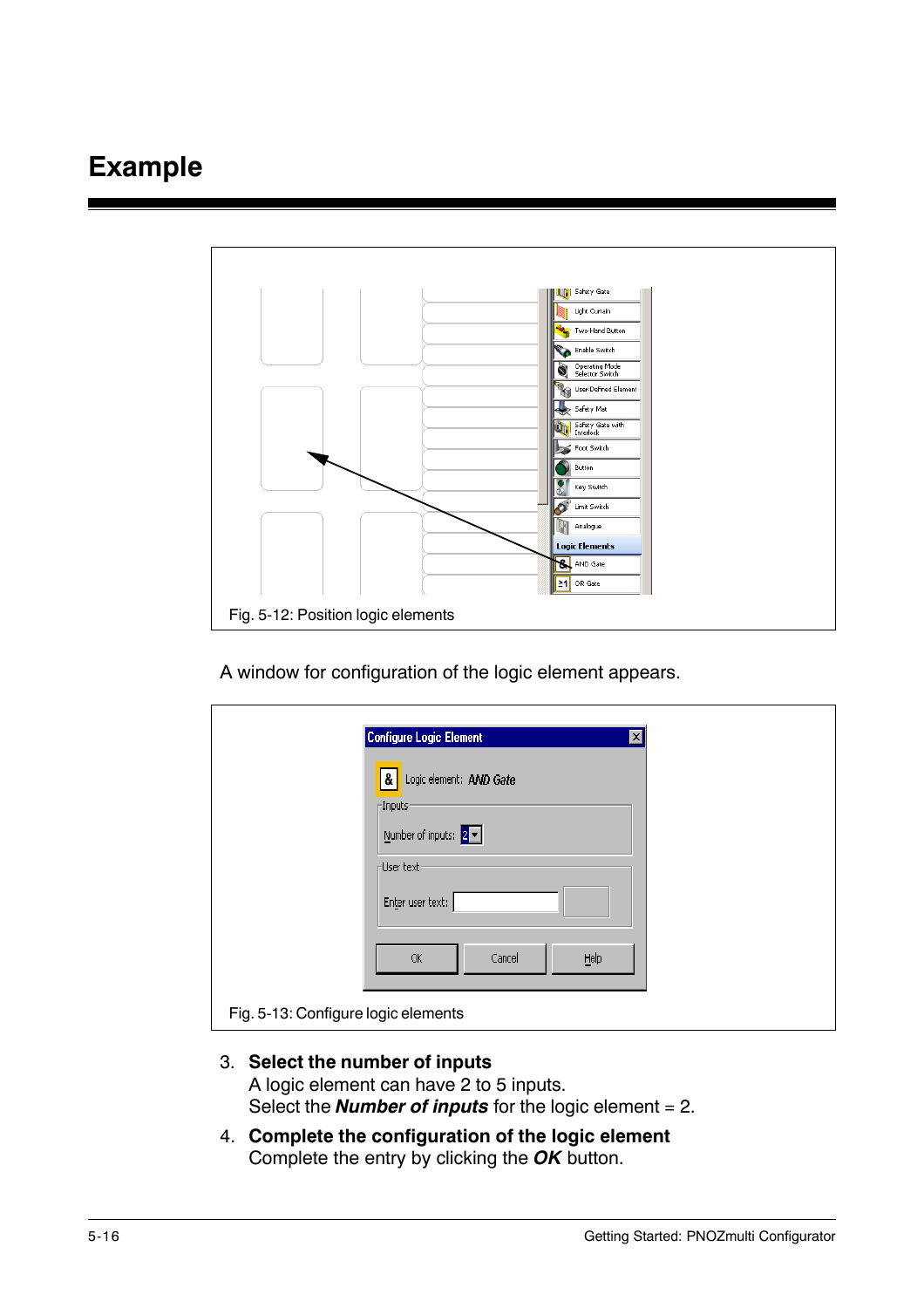

5. Follow exactly the same procedure for the OR gate logic element (see Fig. 5-12).

#### 6. **Select the the reset element**

Using the reset element, the entire safety circuit is manually enabled using a switch. First, the individual function elements must have been enabled. In this way, for example, you can prevent the machine starting automatically after a power failure or the deactivation of an E-STOP button.

You can select whether or not to monitor this switch.

In the *Reset type* field, select the option *Monitored reset* to activate a monitored reset.

#### **Configure relay output element**

The output elements are connected to the function elements or logic elements. They symbolise the outputs on the PNOZmulti modules and must be configured to suit the application.

To insert an output element in the workspace, it must be selected, positioned and configured. Configuration includes information on the type of output on the PNOZmulti.

The relay output element in our example is to be configured as follows:

- Outputs: Relay, 2 safety contacts, redundant
- Feedback loop
- Outputs on PNOZ m1p: O4 and O5
- 1. **Select relay output element** In the output elements toolbar click the  $\vec{v}$  icon.

#### 2. **Position output element**

Drag the icon to an empty cell on the far right of the middle workspace. A window appears for configuration of the output element.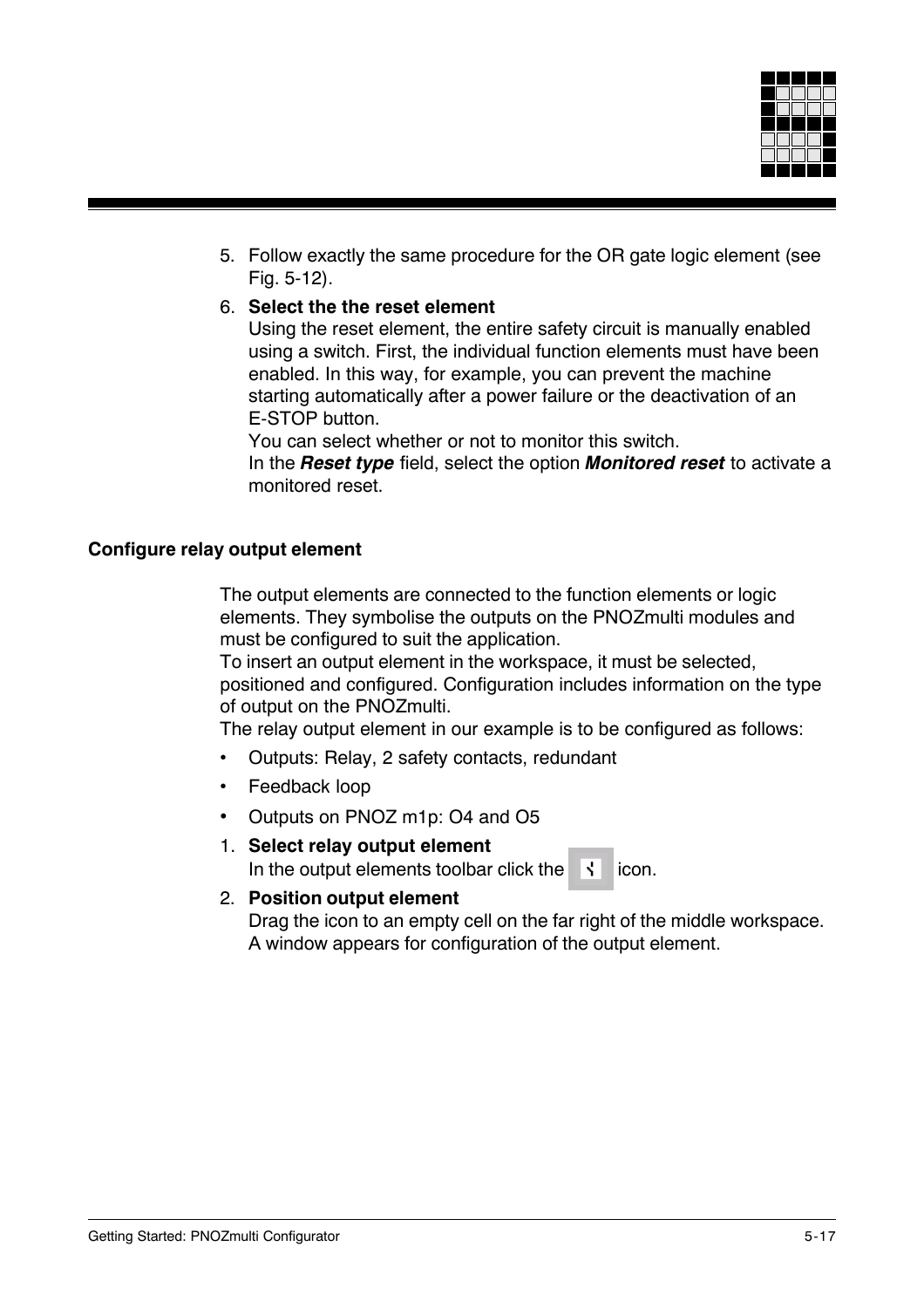## **Example**

| <b>Configure Output Element</b><br>$\vert x \vert$ |
|----------------------------------------------------|
| Output element: Relay                              |
| Output type                                        |
| O Auxiliary output @ Safety output                 |
| Number of outputs                                  |
| C Single output C Redundant output                 |
| <b>▽</b> Feedback loop used                        |
| Connections                                        |
| Output $\underline{1}$ A1.o4.K1* $\boxed{\bullet}$ |
| Output 2 A1.o5.K2*                                 |
| User text                                          |
| M1 M2<br>Enter user text: M1_M2                    |
| <b>OK</b><br>Cancel<br>Help                        |
|                                                    |

#### 3. **Configure the output**

Select the options *Redundant output* and *Feedback loop used*.

4. **Assign output**

The outputs on the PNOZ m1p must be selected in the boxes under *Connections*.

Click the *Output 1: I/O* field and select "o4". You have selected a redundant output. Then click the *Output 2: I/O* field and select "o5".

5. **Complete the configuration of the output element** Complete the entry by clicking the *OK* button.

#### **Connect elements with each other**

The elements in the workspace must be connected with each other. Among other things you will need to define whether a function element is connected to a logic element and to which output the function element is connected.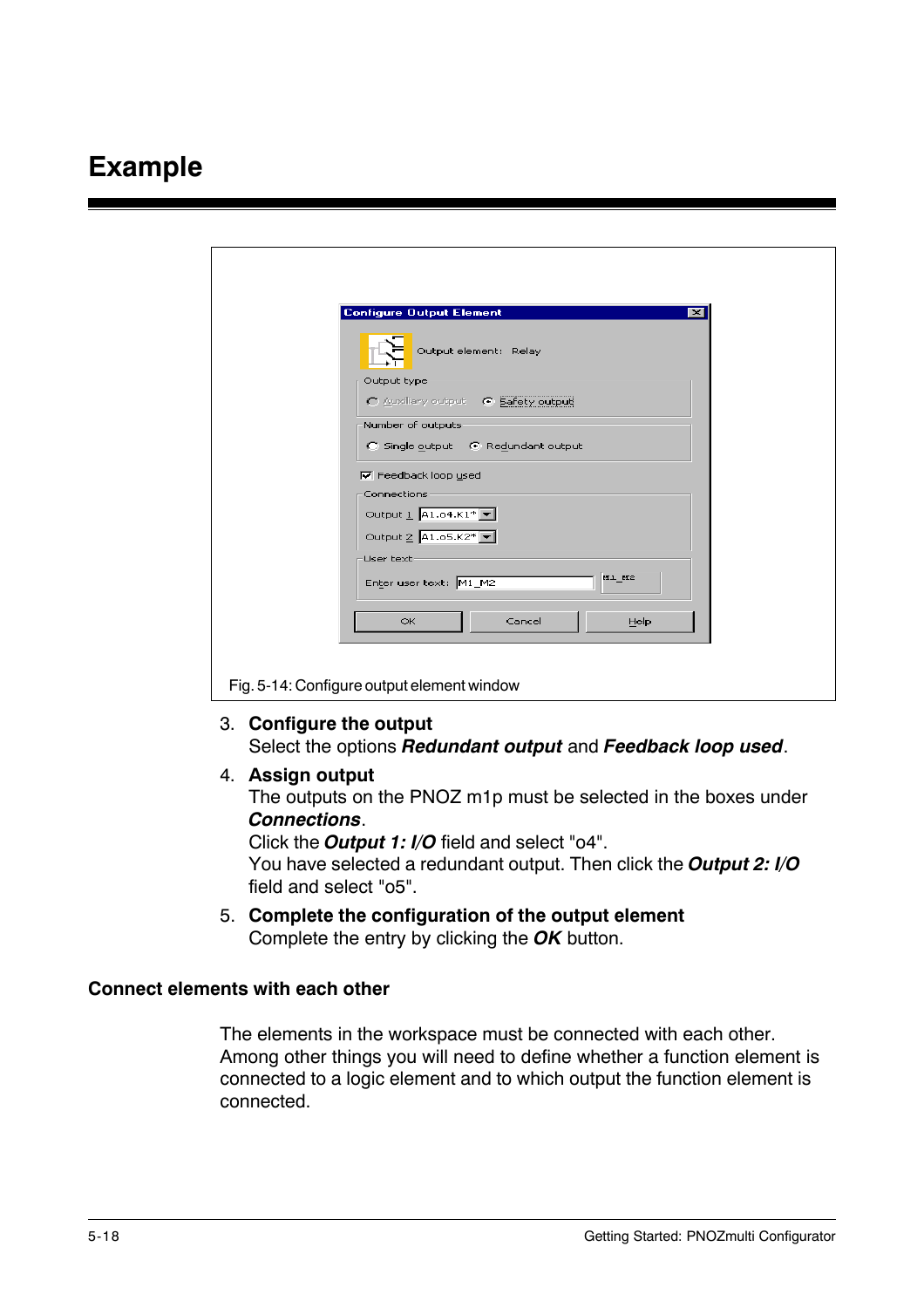



The connections on the elements are symbolised with small squares.

• Click a connection square and, with the mouse button pressed, drag the connection to the connection square on the next element, as shown in Fig. 5-15.



## **INFORMATION**

A particular feature of the PNOZmulti Configurator is that elements cannot be connected directly across 2 pages of the workspace. To do this you will need to use flags. These are available via the logic elements toolbar:



Source connection point



Destination connection point

For example, if you want to place the feedback loop on the second page, you will need to position two connection points (see Fig. 5-16). When you position the destination connection point you will need to select the number of the source connection points within a window.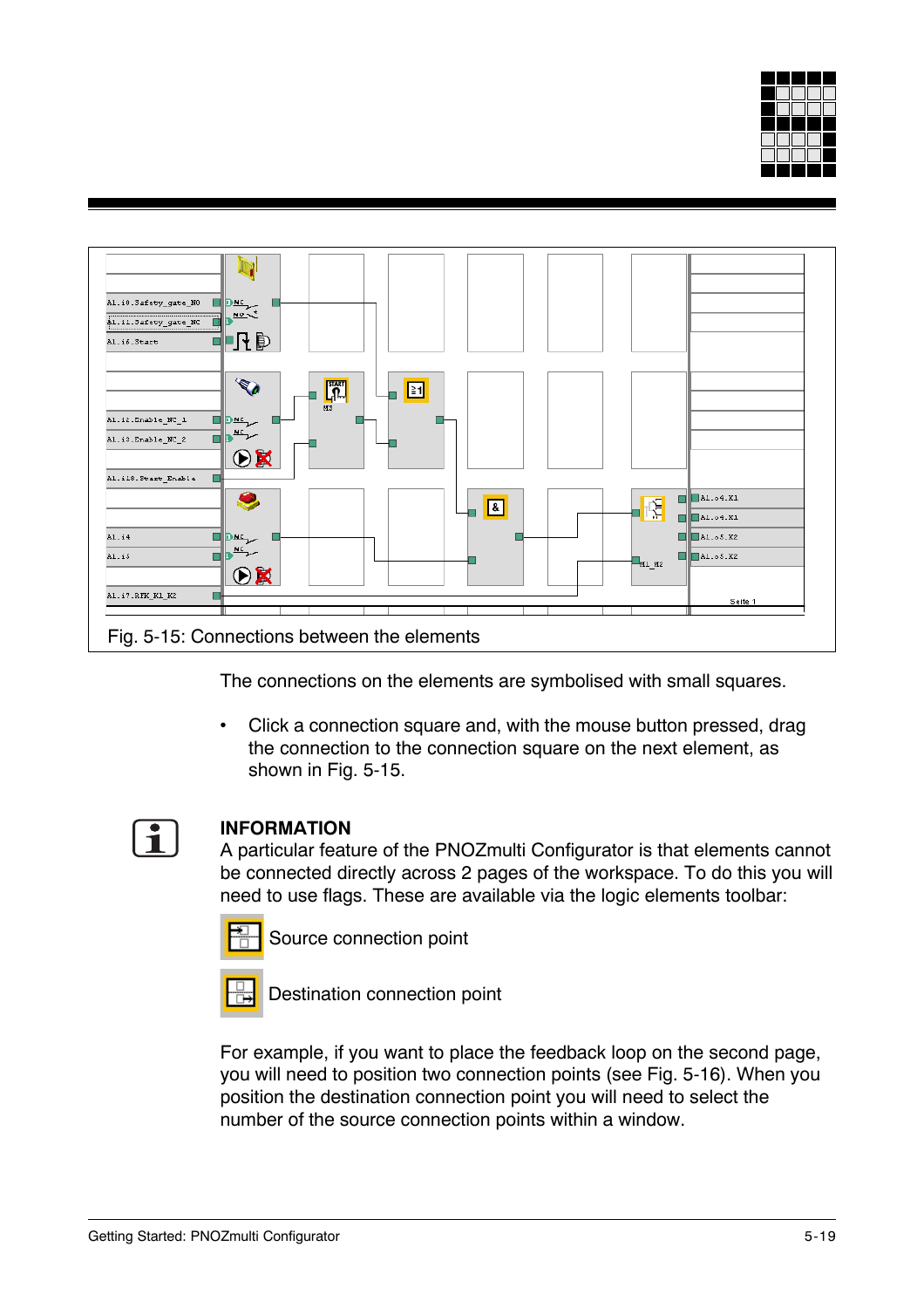# **Example**



Insert feedback loop and reset circuit

In our example, we still need to connect a feedback loop to the output element and a reset button to the reset element:

- I7 on the PNOZ m1p to the output element
- I8 on the PNOZ m1p to the reset element

#### 1. **Insert input for feedback loop**

Right click in the far left of the workspace (beneath the inputs for the E-STOP, see Fig. 5-16) and select *Activate*. A window appears for configuration of an input.

## 2. **Select input for feedback loop** Click the *I/O* field and select "A1.i7". Complete the selection by clicking the *OK* button.

3. **Connect feedback loop to input** Click the connection square for the input and, with the mouse button pressed, drag the connection to the connection square for the feedback loop on the output element.

Follow the same procedure to configure the reset button, but select "A1.i8" in the *I/O* field.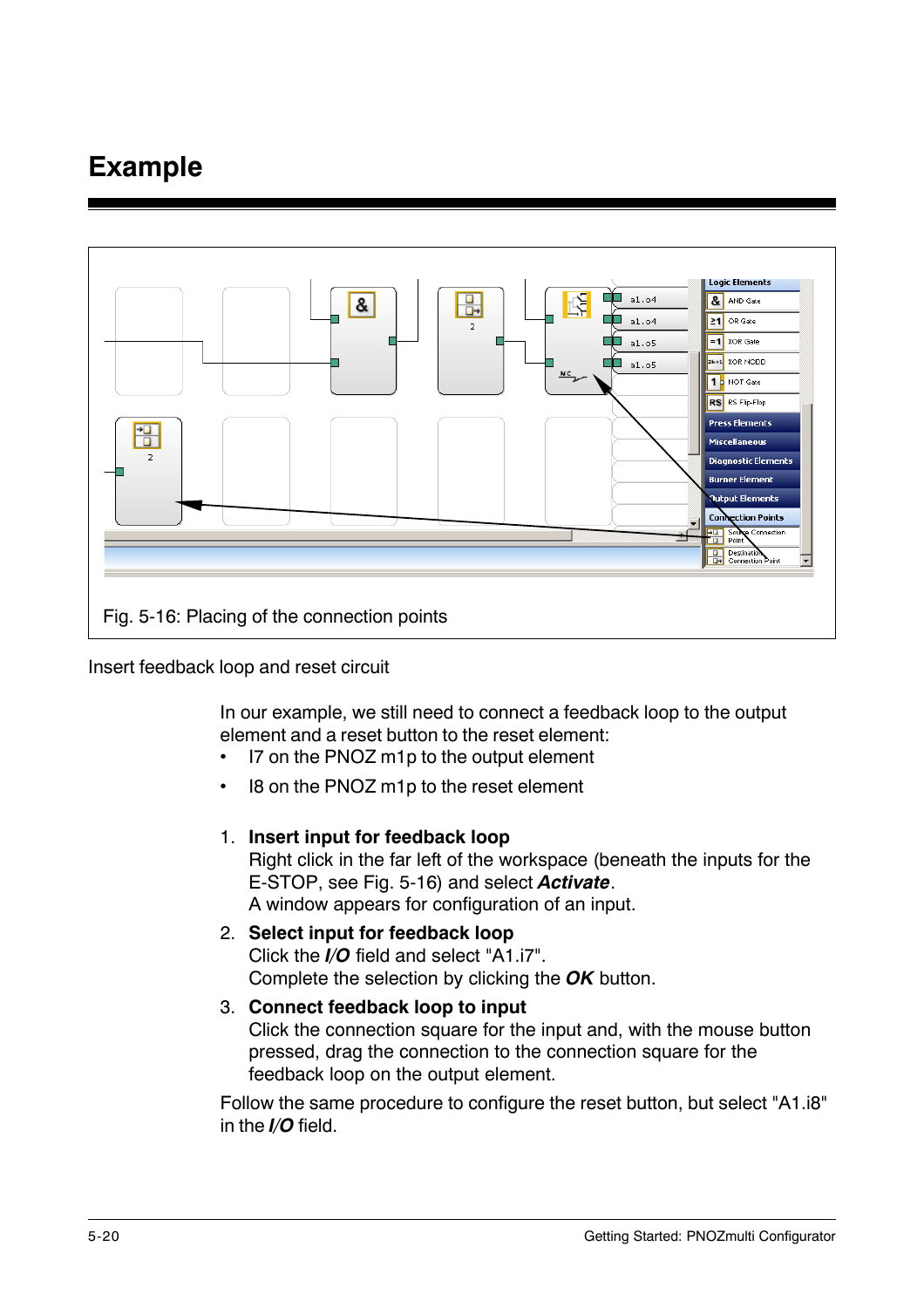

#### **Enter user text**

For each element inserted you can enter a user text that is displayed in the element.

In our example, the inputs and outputs are to be labelled, i.e. the cells at the far left and right.

Inputs:

- A1.io: Safety gate NO
- A1.i1: Safety gate NC
- A1.i6: Start
- A1.i2: Enable NC 1
- A1.i3: Enable NC 2
- A1.i8: Start Enable
- A1.i7: RFK K1 K2

**Outputs** 

- A1.04: K1
- A1.05: K2
- 1. Right click on the input and output to which you wish to assign a user text and select the *Enter user text* option. A window appears for entering the user text.
- 2. Click the *Enter equipment ID* field and enter the text, e.g. Safety\_gate\_NC for input A1.i1.
- 3. Click the *OK* button to apply the user text.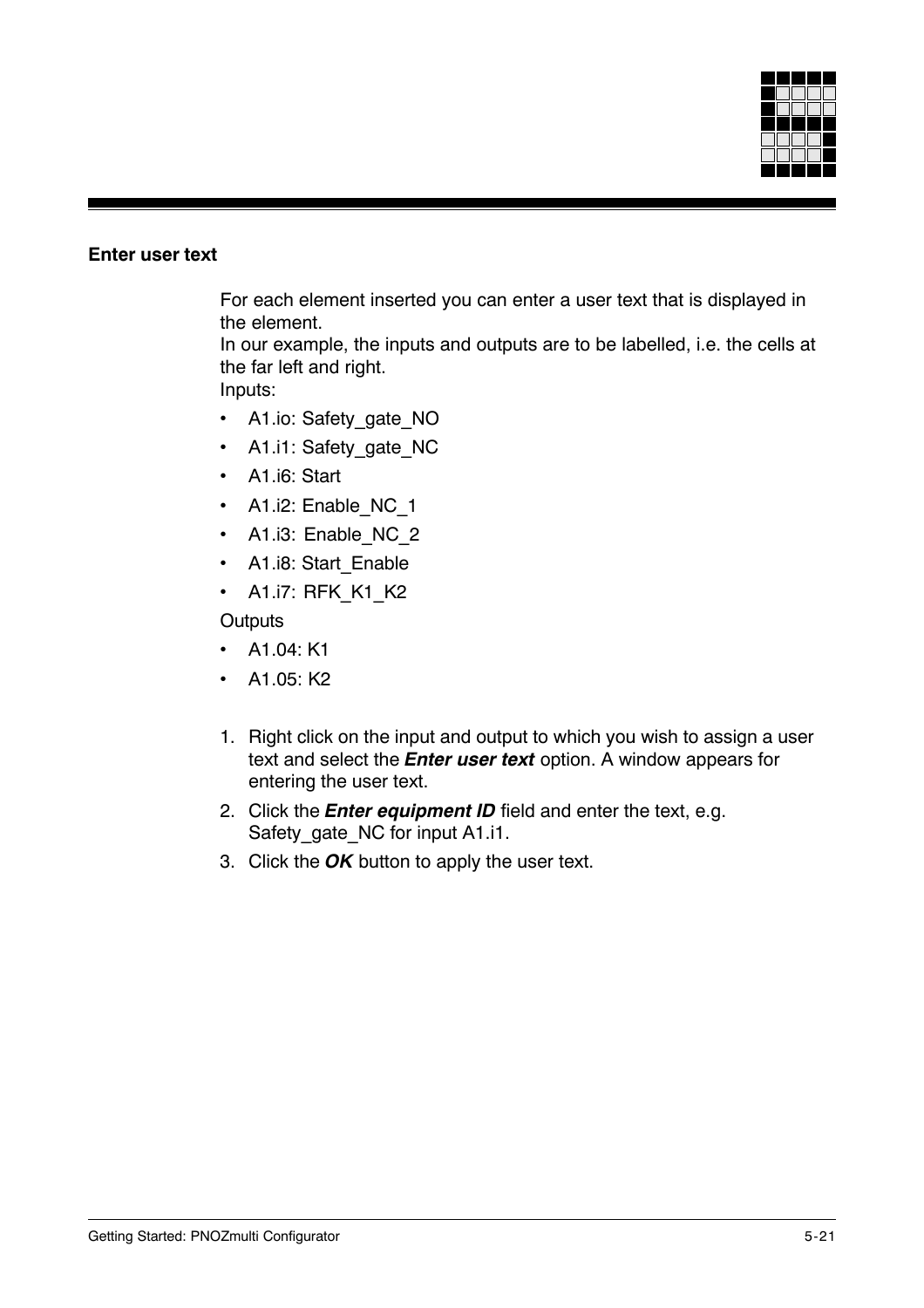# **Example**

### **Protect project**

The write protection function protects a project from changes.

You can write-protect the project if you wish. Please note, however:



#### **INFORMATION**

When a project is write-protected, no elements can be inserted, edited or moved, and no passwords can be changed.

A project is normally write-protected for machines subject to mandatory approval. If you wish to make further changes to your project, save the file under a different name before you write-protect it.

• In the *Project* menu select the *Write protection* option. A prompt appears. Click *Yes* to write-protect the project.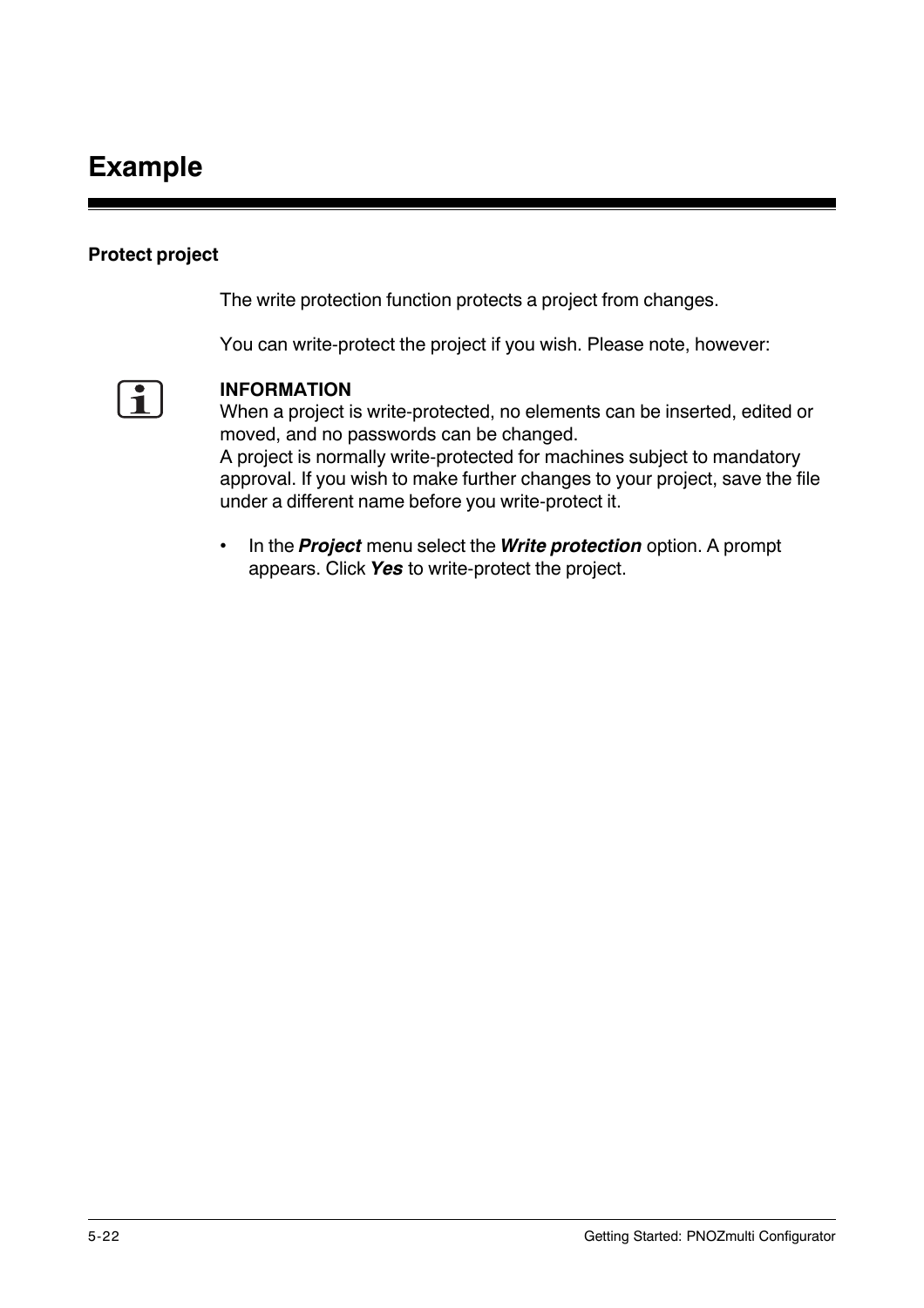

## **Print project**

You can generate and print out various reports on the configuration for your project.

- Open window In the *Project* menu choose the *Print reports* option A window appears for the configuration of the print options.
- In the *Print reports* window select the desired reports, perform the desired preferences and press the Create reports button.

The reports are shown in PDF format and can be saved or printed using the PDF Reader functions.

| PNOZ Multi Workspace [197] Configure Hardware        | Print Reports 23                                                         |                                                                        |                                                    |  |
|------------------------------------------------------|--------------------------------------------------------------------------|------------------------------------------------------------------------|----------------------------------------------------|--|
| <b>Create Reports</b>                                | <b>Print Preview</b>                                                     |                                                                        |                                                    |  |
| $\boxed{\blacksquare}$ Workspace                     | Kopie speichern                                                          |                                                                        | <b>BS AND THE</b><br>Unterschreiben $\cdot$<br>Y/W |  |
| $\overline{\blacktriangledown}$ Workspace with cells |                                                                          |                                                                        |                                                    |  |
| $\overline{\blacksquare}$ Hardware Configuration     |                                                                          |                                                                        | $\overline{\phantom{0}}$                           |  |
| Hardware I/O Report                                  | Seiten                                                                   |                                                                        | Ė<br>pilz                                          |  |
| $\boxed{\blacktriangledown}$ Element ID Report       |                                                                          |                                                                        |                                                    |  |
| Diagnostic Points Report                             | <b>PNOZmulti Report</b>                                                  |                                                                        |                                                    |  |
| Connection Point Report                              |                                                                          |                                                                        |                                                    |  |
| Test Pulse Report                                    |                                                                          |                                                                        |                                                    |  |
| Assignment List Report                               |                                                                          |                                                                        |                                                    |  |
| Speed Monitor Report                                 |                                                                          |                                                                        |                                                    |  |
| ■ Burner Report                                      |                                                                          |                                                                        |                                                    |  |
| $\overline{\blacktriangledown}$ PVIS Report          |                                                                          |                                                                        |                                                    |  |
| Analogue Input Report                                |                                                                          | <b>Project Details</b>                                                 |                                                    |  |
| <b>Report Preferences</b>                            |                                                                          | Project Name:<br>Unbenannt2<br>Company:                                |                                                    |  |
| Show Header                                          |                                                                          | Created by:                                                            |                                                    |  |
| Show Footer                                          |                                                                          | Reviewed by:<br>Customer:                                              |                                                    |  |
| Banner Options                                       |                                                                          | User Text:                                                             |                                                    |  |
| C Pilz Header                                        |                                                                          | 5.2.2010<br>Date:<br>5.2.2010<br>Saved Date:                           |                                                    |  |
| pilz<br>C Custom Header                              |                                                                          | a7.0.7 build 2<br>Created in Version:                                  |                                                    |  |
|                                                      |                                                                          | Hardware:                                                              |                                                    |  |
| File: Default Pilz logo<br>Browse                    |                                                                          | a7.0.7<br>Software:<br>3818<br>Checksum safe:                          |                                                    |  |
|                                                      |                                                                          | Checksum safe without Level 3:<br>3818                                 |                                                    |  |
| Page Orientation<br>C Portrait                       |                                                                          | Checksum Level 3:<br>$^{\circ}$<br>Total project checksum:<br>3580     |                                                    |  |
| C Landscape                                          |                                                                          | Checksum Diagnostic Texts:<br>$\mathbf{0}$                             |                                                    |  |
|                                                      | Anlagen                                                                  | Project Language:<br>German - de                                       |                                                    |  |
| <b>Project Language</b>                              | Pilz GmbH & Co. KG Sichere Automation<br>سيا<br>Felix-Wankel-Straße 2    |                                                                        |                                                    |  |
|                                                      | 73760 Ostfildem                                                          |                                                                        |                                                    |  |
| Active Project Language: German - de                 | Kommentare<br>$\overline{\phantom{a}}$<br>Germany<br>Tel: +49 711 3409-0 |                                                                        |                                                    |  |
|                                                      | Fax: +49 711 3409-133<br>Email: pilz.gmbh@pilz.de                        |                                                                        |                                                    |  |
|                                                      | Web: www.pilz.de                                                         |                                                                        |                                                    |  |
| $\left  \cdot \right $                               | $\blacktriangleright$<br>PNOZmult a7.0.7                                 | Urbanannt2                                                             | Page 1 of 22                                       |  |
|                                                      | Last Modifiad: 5.2.2010 15:20:13                                         |                                                                        |                                                    |  |
| G                                                    | Ξ                                                                        | $\bullet$<br>$\odot$<br>$\triangleright$<br>1 von 22<br>$\blacksquare$ | <b>DH #</b>                                        |  |
|                                                      |                                                                          |                                                                        |                                                    |  |
|                                                      |                                                                          |                                                                        |                                                    |  |
| Fig. 5-17: Print reports                             |                                                                          |                                                                        |                                                    |  |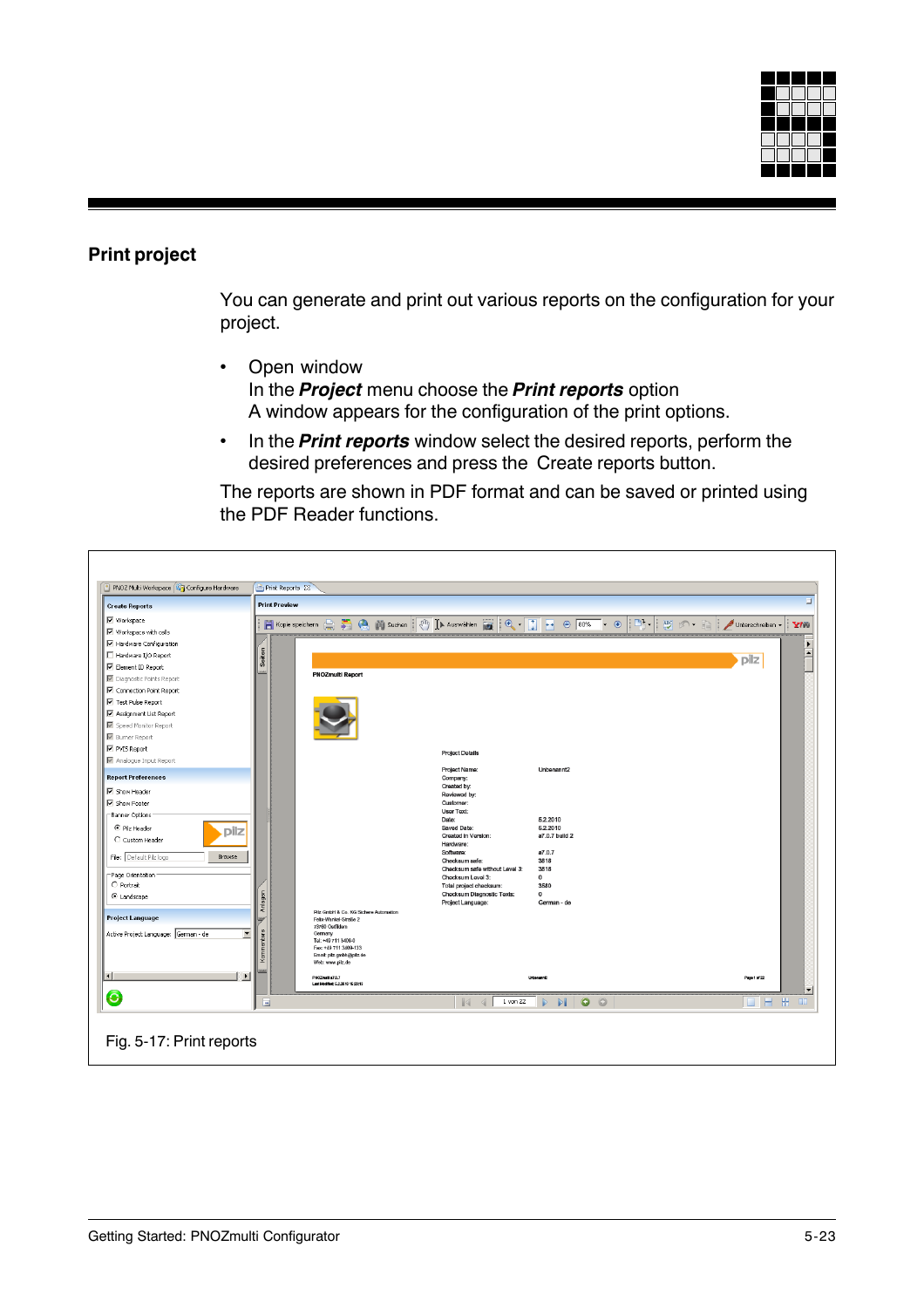## **Example**



### **Save project**

Now save the project.

You can overwrite an existing project with the latest version, or save a project under a new name.

#### **Overwrite project**

In the **Project** menu select the **Save** option or click the **F** icon.

### **Save project under a new name**

• In the *Project* menu select the *Save as....* option. A window appears for saving the project. Click the *Save in* field and select the path you want to use for saving the project. Click the *File name* field and enter the name of the project. Click the *Save* button.

## **Transfer project to the PNOZ m1p**

Projects in PNOZmultiConfigurator can be saved directly to the base module via the RS 232 interface. This project will be used by the base module.



#### **INFORMATION**

You can first save a project to a chip card in an external chip card reader. A chip card reader is supplied with the Towotoko starter kit. The driver is installed during the installation of PNOZmulti Configurator.

## **Preparations**

#### **Connect base module to computer**

• Connect the base module and the computer via the RS 232 interface.

#### **Set up interface**

- 1. In the *PNOZmulti* menu select the *Set interfaces....* option. A window appears for assigning the interfaces to the connected devices.
- 2. Click the field *PNOZmulti port* and select the applicable interface (COM1, COM2).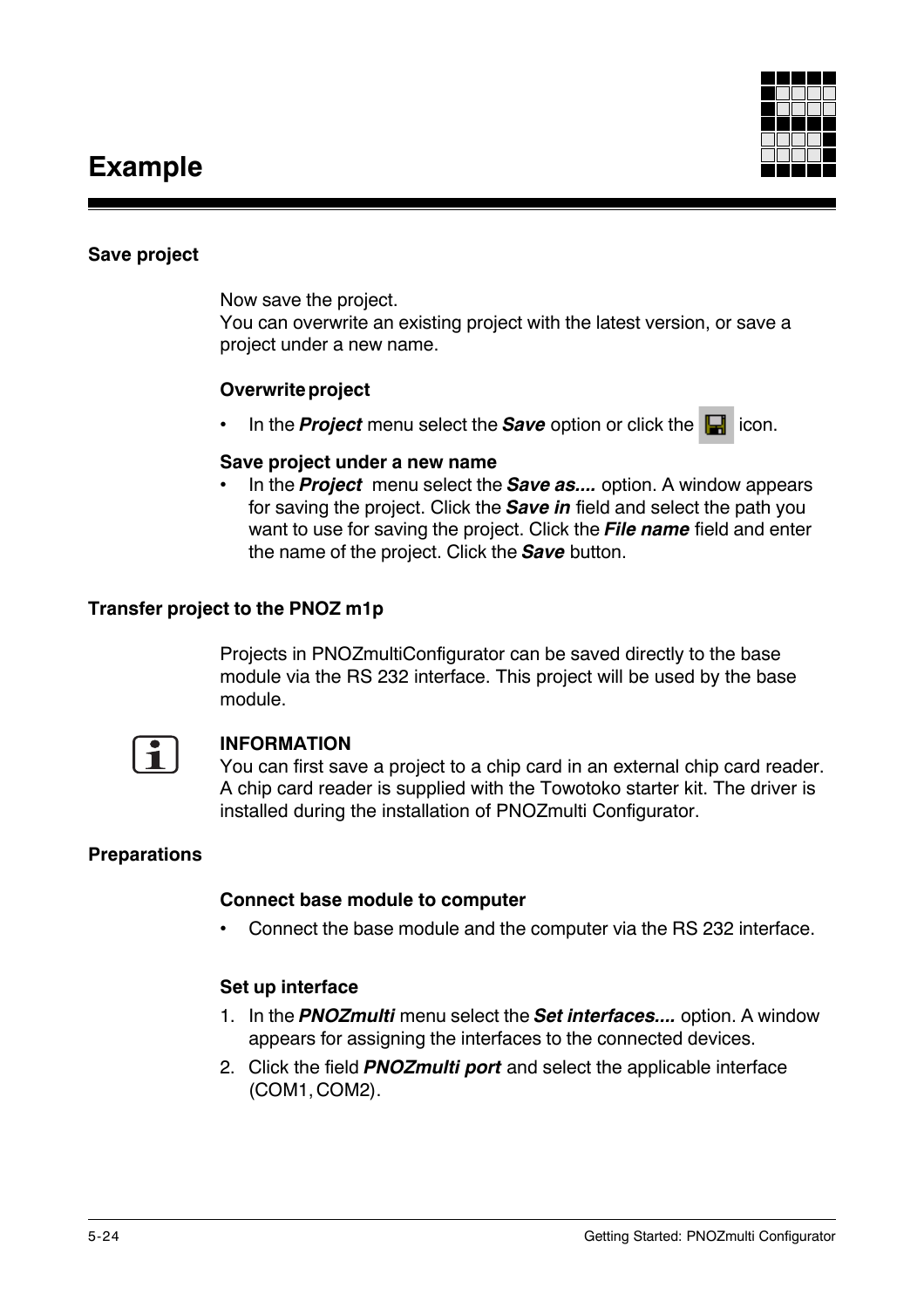

3. Complete the entry by clicking the *OK* button.



### **INFORMATION**

Make sure that a chip card is inserted into the reader on the base module.

Load project into base unit

#### **Select Download to Hardware**

- In the *PNOZmulti* menu select the *Online* option.
- In the *Online* menu select the *Download to Hardware* option.

A prompt appears asking whether the current project in the base module is to be overwritten. Select *Yes* if you want to overwrite the current project in the base module.

The *Download* window appears.

#### **Transfer project to base module**

The *Download* window includes information on data to be transferred to the chip card and the base module:

These data are for your information only. You can select whether you want to transfer the symbolic name, user text, long text, or the numbers of connection points.

- 1. From the options, choose the symbolic name, user text, long text, or the numbers of connection points.
- 2. Click **OK** to start the download.

The project is transferred to the base module and the chip card. A message appears, stating that the download is finished.

3. Click **OK** to finish the download. The project is transferred to the chip card and the base module.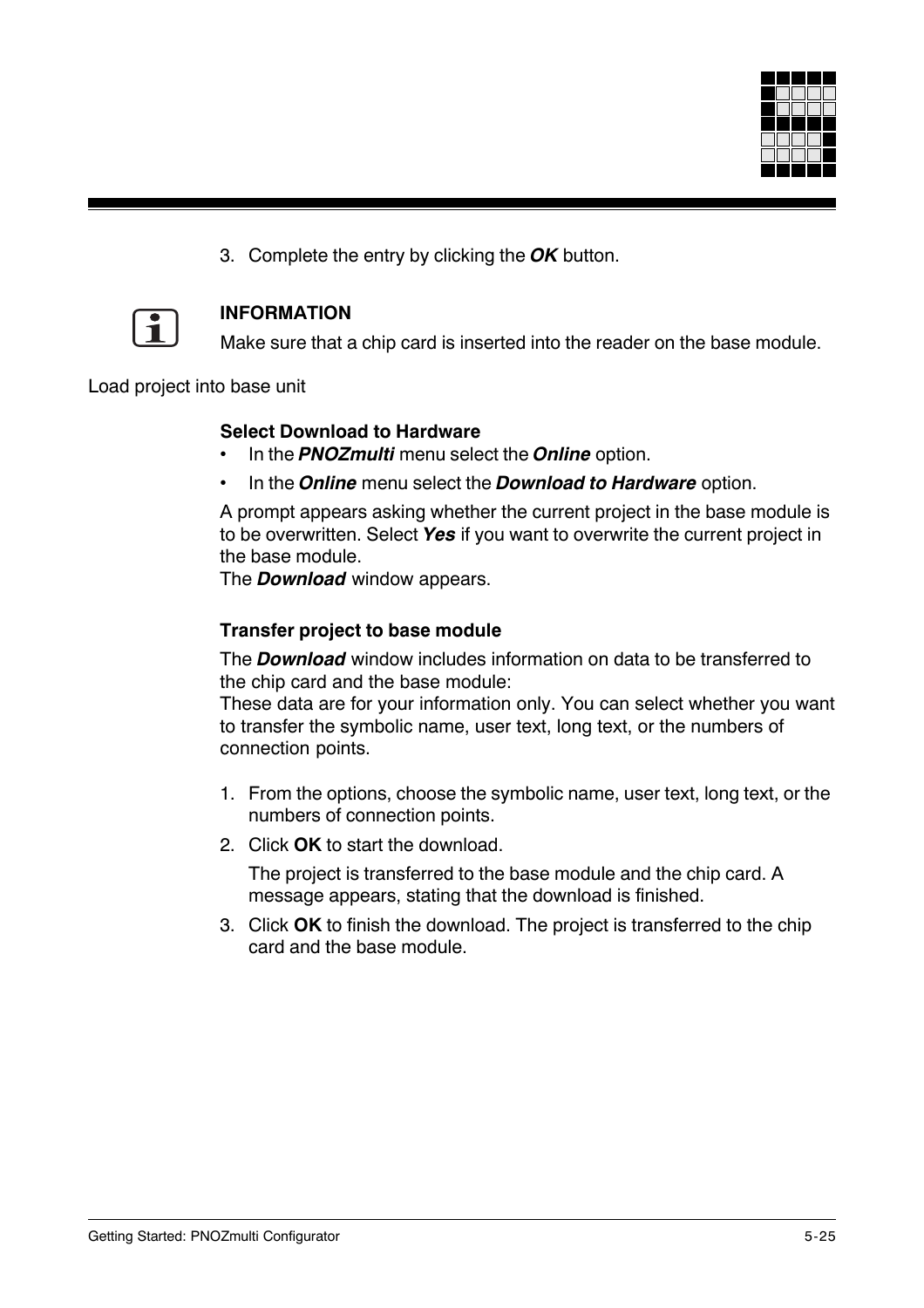# **Example**

### **Exit configurator**



#### **INFORMATION**

When you close the PNOZmulti Configurator, any data that have not been saved will be lost. Save the project if you want to access it later.

• In the *Project* menu select the *Exit* option. A prompt appears. Click the Yes button to close the Configurator.